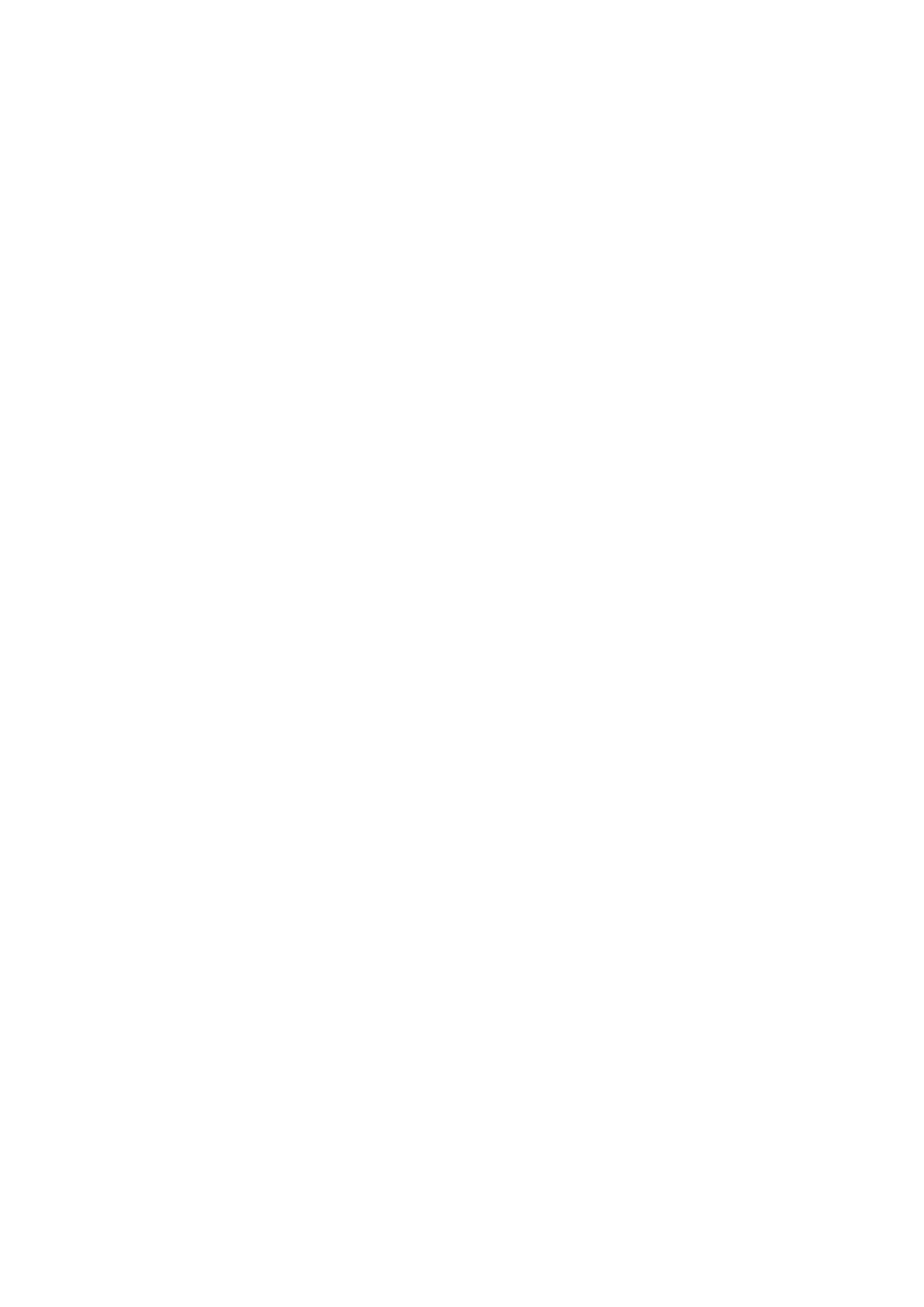|                             | Table A-16.1. Absorbed doses to the colon of adults in the first year for Fukushima Prefecture |  |  |
|-----------------------------|------------------------------------------------------------------------------------------------|--|--|
| (excluding evacuated areas) |                                                                                                |  |  |

|                      | Average               | Estimated absorbed doses to the colon of adults $(mGv)$ |                     |                             |                              |           |       |              |        |
|----------------------|-----------------------|---------------------------------------------------------|---------------------|-----------------------------|------------------------------|-----------|-------|--------------|--------|
| Municipality         | Population<br>in 2010 | deposition<br>density of<br>${}^{137}Cs$ on             | External<br>(plume) | External<br>(ground)        | <i>Inhalation</i><br>(plume) | Ingestion |       | <b>Total</b> |        |
|                      | (persons)             | soil<br>$(Bq/m^2)$                                      | Mean                | Mean                        | Mean                         | Mean      | Mean  | 5%ile        | 95%ile |
|                      |                       |                                                         |                     | <b>Fukushima Prefecture</b> |                              |           |       |              |        |
| Aizubange Machi      | 17918                 | 39 45 4                                                 | < 0.001             | 0.64                        | < 0.001                      | 0.025     | 0.66  | 0.36         | 1.1    |
| Aizumisato Machi     | 24 631                | 14 5 23                                                 | < 0.001             | 0.25                        | < 0.001                      | 0.025     | 0.27  | 0.15         | 0.45   |
| Aizuwakamatsu<br>Shi | 131 928               | 24 878                                                  | < 0.001             | 0.50                        | < 0.001                      | 0.025     | 0.52  | 0.28         | 0.86   |
| Asakawa Machi        | 7402                  | 23 748                                                  | 0.001               | 0.41                        | 0.004                        | 0.025     | 0.44  | 0.24         | 0.72   |
| Bandai Machi         | 4 2 9 3               | 22 201                                                  | < 0.001             | 0.43                        | < 0.001                      | 0.025     | 0.45  | 0.24         | 0.74   |
| Date Shi             | 69 963                | 147 228                                                 | 0.007               | 2.3                         | 0.026                        | 0.025     | 2.4   | 1.3          | 3.9    |
| Fukushima Shi        | 296 181               | 228 498                                                 | 0.006               | 3.5                         | 0.019                        | 0.025     | 3.6   | 1.9          | 5.9    |
| Furudono Machi       | 6 3 7 4               | 21 963                                                  | 0.002               | 0.37                        | 0.009                        | 0.025     | 0.40  | 0.22         | 0.66   |
| Hanawa Machi         | 10 663                | 19 9 76                                                 | 0.002               | 0.34                        | 0.007                        | 0.025     | 0.38  | 0.20         | 0.61   |
| Hinoemata Mura       | 696                   | 2 4 3 4                                                 | < 0.001             | 0.042                       | < 0.001                      | 0.025     | 0.067 | 0.036        | 0.12   |
| Hirata Mura          | 7595                  | 19 29 6                                                 | 0.001               | 0.35                        | 0.005                        | 0.025     | 0.38  | 0.20         | 0.62   |
| Inawashiro Machi     | 16 982                | 24 633                                                  | 0.001               | 0.40                        | 0.001                        | 0.025     | 0.42  | 0.23         | 0.69   |
| Ishikawa Machi       | 19 175                | 11789                                                   | 0.001               | 0.20                        | 0.002                        | 0.025     | 0.22  | 0.12         | 0.36   |
| Iwaki Shi            | 354 297               | 26 3 8 5                                                | 0.008               | 0.70                        | 0.037                        | 0.025     | 0.77  | 0.41         | 1.3    |
| Izumizaki Mura       | 6949                  | 55 888                                                  | 0.001               | 0.89                        | 0.003                        | 0.025     | 0.92  | 0.49         | 1.5    |
| Kagamiishi Machi     | 13 651                | 56 530                                                  | 0.001               | 0.90                        | 0.003                        | 0.025     | 0.93  | 0.50         | 1.5    |
| Kaneyama Machi       | 2871                  | 3 1 6 1                                                 | < 0.001             | 0.047                       | < 0.001                      | 0.025     | 0.071 | 0.038        | 0.13   |
| Kawamata Machi       | 16847                 | 93 168                                                  | 0.004               | 1.5                         | 0.014                        | 0.025     | 1.5   | 0.82         | 2.5    |
| Kitakata Shi         | 55 824                | 20 684                                                  | < 0.001             | 0.36                        | < 0.001                      | 0.025     | 0.39  | 0.21         | 0.64   |
| Kitashiobara<br>Mura | 3791                  | 49 371                                                  | < 0.001             | 0.81                        | < 0.001                      | 0.025     | 0.83  | 0.44         | 1.37   |
| Koori Machi          | 14 708                | 208 246                                                 | 0.009               | 3.1                         | 0.029                        | 0.025     | 3.2   | 1.7          | 5.3    |
| Koriyama Shi         | 341 781               | 162 070                                                 | 0.001               | $2.5\,$                     | 0.004                        | 0.025     | 2.5   | 1.3          | 4.1    |
| Kunimi Machi         | 9952                  | 88 661                                                  | 0.005               | 1.4                         | 0.019                        | 0.025     | 1.5   | 0.78         | 2.4    |
| Miharu Machi         | 17942                 | 83 919                                                  | 0.001               | 1.3                         | 0.003                        | 0.025     | 1.4   | 0.72         | 2.2    |
| Minamiaizu<br>Machi  | 19896                 | 5 1 0 1                                                 | < 0.001             | 0.085                       | < 0.001                      | 0.025     | 0.11  | 0.059        | 0.19   |
| Minamisoma Shi       | 40 941                | 109 472                                                 | 0.034               | 1.7                         | 0.15                         | 0.025     | 1.9   | 1.0          | 3.3    |
| Mishima Machi        | 2 2 1 3               | 13 560                                                  | < 0.001             | 0.22                        | < 0.001                      | 0.025     | 0.25  | 0.13         | 0.40   |
| Motomiya Shi         | 30 771                | 128 097                                                 | 0.001               | $2.0\,$                     | 0.003                        | 0.025     | 2.0   | 1.1          | 3.3    |
| Nakajima Mura        | 4 8 6 5               | 25 332                                                  | 0.001               | 0.43                        | 0.003                        | 0.025     | 0.46  | 0.25         | 0.76   |
| Nihonmatsu Shi       | 63 751                | 197 153                                                 | 0.003               | 2.9                         | 0.008                        | 0.025     | 3.0   | 1.6          | 4.9    |
| Nishiaizu Machi      | 8 2 3 7               | 6 1 9 3                                                 | < 0.001             | 0.10                        | < 0.001                      | 0.025     | 0.12  | 0.07         | 0.21   |
| Nishigo Mura         | 18 615                | 96 014                                                  | 0.001               | 1.5                         | 0.004                        | 0.025     | 1.5   | 0.80         | 2.5    |
| Ono Machi            | 11983                 | 21 4 34                                                 | 0.002               | 0.36                        | 0.008                        | 0.025     | 0.39  | 0.21         | 0.64   |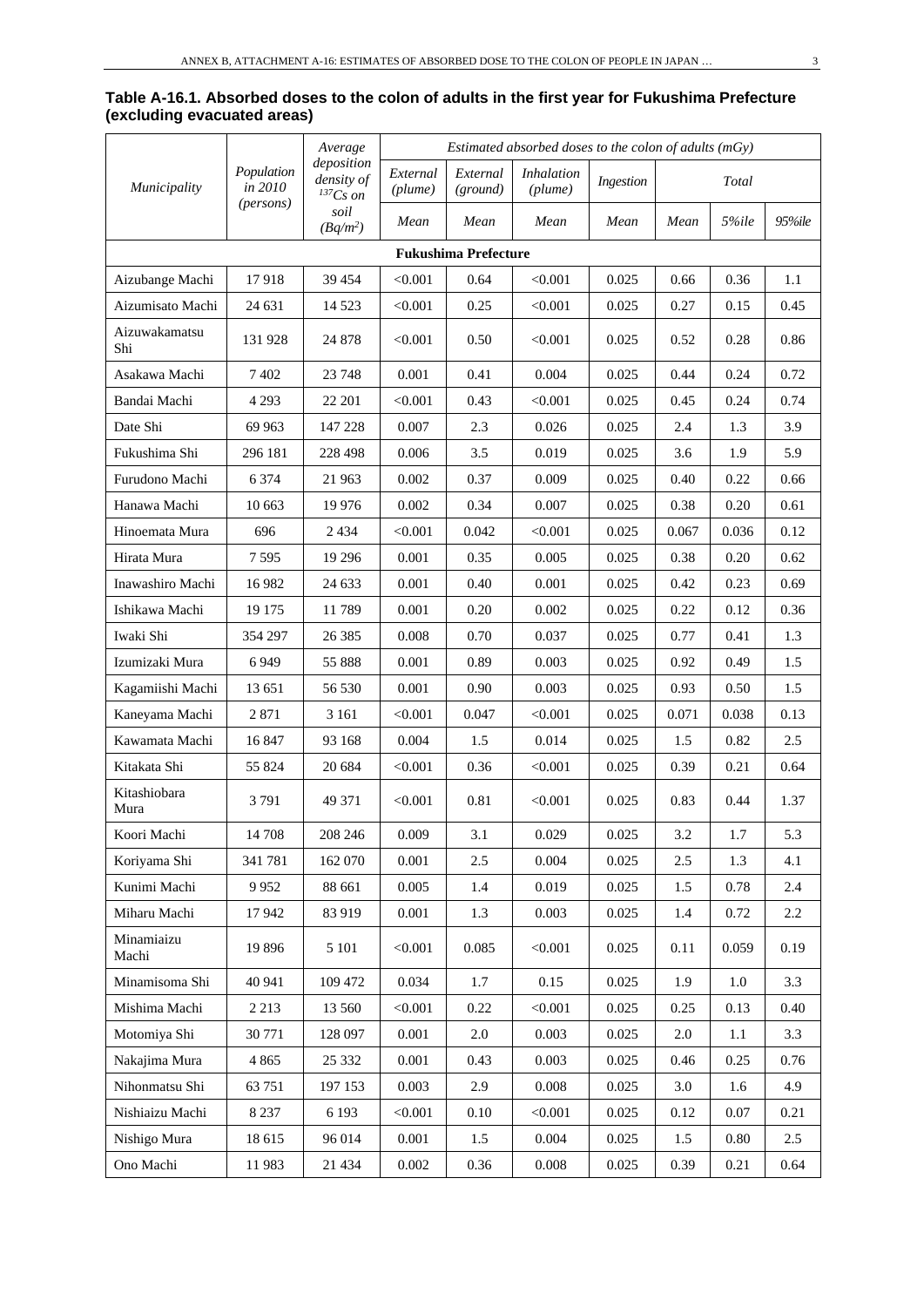|                 |                       | Average                                   |                     |                      | Estimated absorbed doses to the colon of adults $(mGy)$ |           |      |       |        |
|-----------------|-----------------------|-------------------------------------------|---------------------|----------------------|---------------------------------------------------------|-----------|------|-------|--------|
| Municipality    | Population<br>in 2010 | deposition<br>density of<br>$^{137}Cs$ on | External<br>(plume) | External<br>(ground) | <i>Inhalation</i><br>(plume)                            | Ingestion |      | Total |        |
|                 | ( <i>persons</i> )    | soil<br>$(Bq/m^2)$                        | Mean                | Mean                 | Mean                                                    | Mean      | Mean | 5%ile | 95%ile |
| Otama Mura      | 8 1 3 0               | 162 855                                   | 0.002               | 2.5                  | 0.004                                                   | 0.025     | 2.5  | 1.3   | 4.2    |
| Samegawa Mura   | 4 2 5 9               | 21 14 6                                   | 0.001               | 0.38                 | 0.006                                                   | 0.025     | 0.41 | 0.22  | 0.67   |
| Shimogo Machi   | 7010                  | 3 3 7 6                                   | < 0.001             | 0.19                 | < 0.001                                                 | 0.025     | 0.21 | 0.11  | 0.35   |
| Shinchi Machi   | 9039                  | 55 233                                    | 0.013               | 0.90                 | 0.058                                                   | 0.025     | 1.0  | 0.52  | 1.7    |
| Shirakawa Shi   | 66 544                | 71 676                                    | 0.001               | 1.2                  | 0.005                                                   | 0.025     | 1.3  | 0.67  | 2.1    |
| Showa Mura      | 1632                  | 12 200                                    | < 0.001             | 0.20                 | < 0.001                                                 | 0.025     | 0.23 | 0.12  | 0.37   |
| Soma Shi        | 38 187                | 54 612                                    | 0.018               | 0.87                 | 0.079                                                   | 0.025     | 1.0  | 0.52  | 1.7    |
| Sukagawa Shi    | 78 819                | 73 261                                    | 0.001               | 1.2                  | 0.003                                                   | 0.025     | 1.2  | 0.64  | 2.0    |
| Tadami Machi    | 5 2 7 7               | 5 3 1 1                                   | < 0.001             | 0.12                 | < 0.001                                                 | 0.025     | 0.15 | 0.078 | 0.24   |
| Tamakawa Mura   | 7 2 9 5               | 15 751                                    | 0.001               | 0.26                 | 0.002                                                   | 0.025     | 0.29 | 0.15  | 0.47   |
| Tamura Shi      | 40 231                | 34 945                                    | 0.002               | 0.58                 | 0.007                                                   | 0.025     | 0.61 | 0.32  | 1.0    |
| Tanagura Machi  | 15 702                | 45 108                                    | 0.003               | 0.71                 | 0.011                                                   | 0.025     | 0.75 | 0.40  | 1.2    |
| Ten-ei Mura     | 6589                  | 115 367                                   | 0.001               | 1.7                  | 0.005                                                   | 0.025     | 1.8  | 0.95  | 2.9    |
| Yabuki Machi    | 18 688                | 33 530                                    | < 0.001             | 0.58                 | 0.002                                                   | 0.025     | 0.60 | 0.32  | 0.99   |
| Yamatsuri Machi | 6821                  | 6 3 2 4                                   | < 0.001             | 0.27                 | 0.001                                                   | 0.025     | 0.30 | 0.16  | 0.48   |
| Yanaizu Machi   | 4 2 6 3               | 12 9 95                                   | < 0.001             | 0.21                 | < 0.001                                                 | 0.025     | 0.24 | 0.13  | 0.39   |
| Yugawa Mura     | 3455                  | 37 400                                    | < 0.001             | 0.61                 | < 0.001                                                 | 0.025     | 0.64 | 0.34  | 1.1    |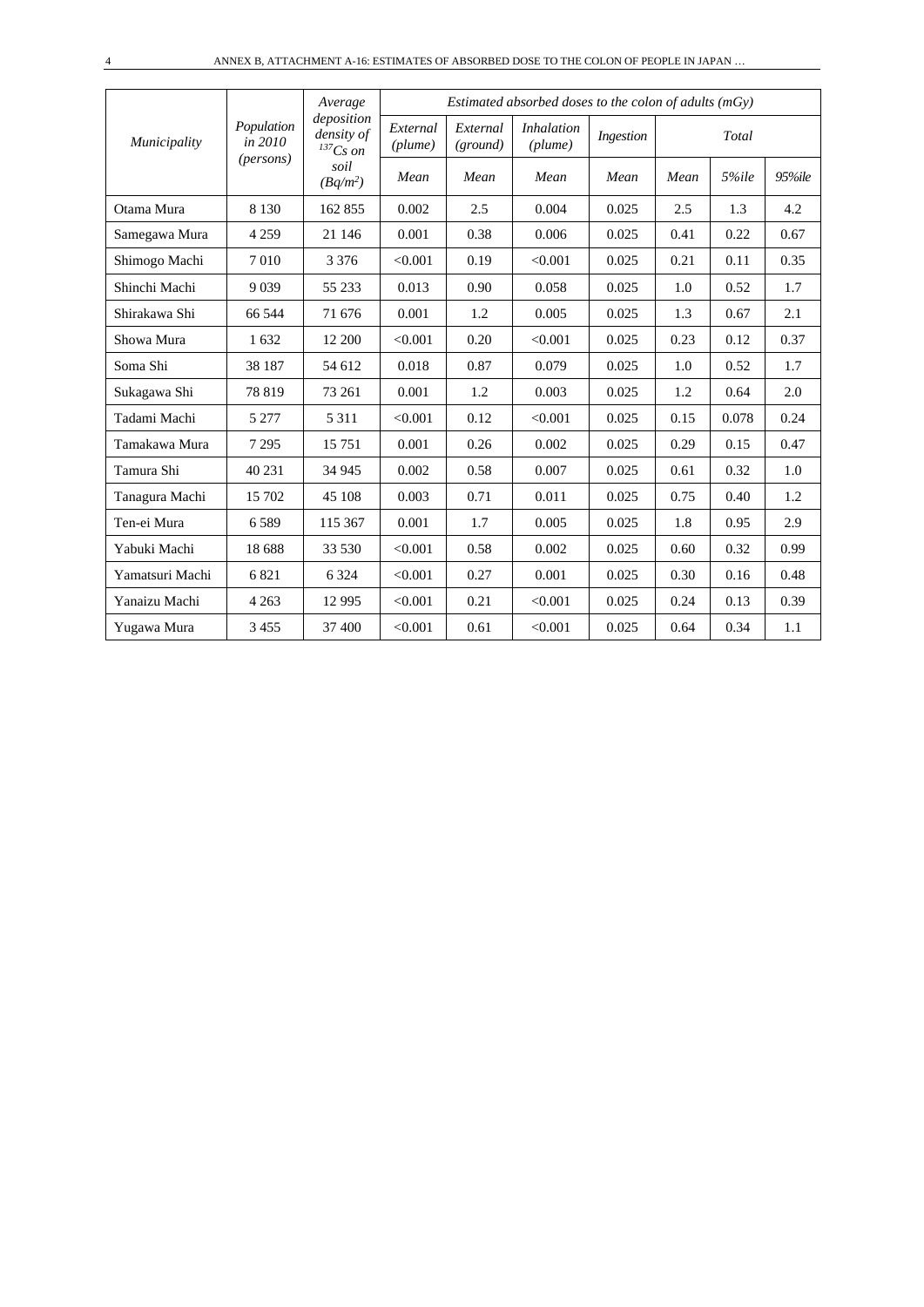#### **Table A-16.2. Absorbed doses to the colon of 10-year-old children in the first year after the accident for Fukushima Prefecture (excluding evacuated areas)**

|                      | Average               | Estimated absorbed doses to the colon of 10-year-old children (mGy) |                     |                             |                       |           |         |       |        |
|----------------------|-----------------------|---------------------------------------------------------------------|---------------------|-----------------------------|-----------------------|-----------|---------|-------|--------|
| Municipality         | Population<br>in 2010 | deposition<br>density of<br>$^{137}Cs$ on                           | External<br>(plume) | External<br>(ground)        | Inhalation<br>(plume) | Ingestion |         | Total |        |
|                      | (persons)             | soil<br>$(Bq/m^2)$                                                  | Mean                | Mean                        | Mean                  | Mean      | Mean    | 5%ile | 95%ile |
|                      |                       |                                                                     |                     | <b>Fukushima Prefecture</b> |                       |           |         |       |        |
| Aizubange Machi      | 17918                 | 39 454                                                              | < 0.001             | 0.80                        | < 0.001               | 0.018     | 0.82    | 0.44  | 1.4    |
| Aizumisato<br>Machi  | 24 631                | 14 5 23                                                             | < 0.001             | 0.31                        | < 0.001               | 0.018     | 0.33    | 0.18  | 0.54   |
| Aizuwakamatsu<br>Shi | 131 928               | 24 878                                                              | < 0.001             | 0.63                        | < 0.001               | 0.018     | 0.64    | 0.35  | 1.1    |
| Asakawa Machi        | 7402                  | 23 748                                                              | 0.001               | 0.52                        | 0.005                 | 0.018     | 0.54    | 0.29  | 0.89   |
| Bandai Machi         | 4 2 9 3               | 22 201                                                              | < 0.001             | 0.54                        | 0.001                 | 0.018     | 0.56    | 0.30  | 0.92   |
| Date Shi             | 69 963                | 147 228                                                             | 0.008               | 2.9                         | 0.035                 | 0.018     | 3.0     | 1.6   | 4.9    |
| Fukushima Shi        | 296 181               | 228 498                                                             | 0.006               | 4.4                         | 0.026                 | 0.018     | 4.5     | 2.4   | 7.4    |
| Furudono Machi       | 6 3 7 4               | 21 963                                                              | 0.002               | 0.46                        | 0.013                 | 0.018     | 0.50    | 0.27  | 0.81   |
| Hanawa Machi         | 10 663                | 19 976                                                              | 0.002               | 0.43                        | 0.011                 | 0.018     | 0.46    | 0.25  | 0.75   |
| Hinoemata Mura       | 696                   | 2 4 3 4                                                             | < 0.001             | 0.053                       | < 0.001               | 0.018     | 0.07    | 0.038 | 0.12   |
| Hirata Mura          | 7595                  | 19 29 6                                                             | 0.001               | 0.44                        | 0.008                 | 0.018     | 0.46    | 0.25  | 0.76   |
| Inawashiro Machi     | 16 9 82               | 24 633                                                              | 0.001               | 0.50                        | 0.002                 | 0.018     | 0.52    | 0.28  | 0.85   |
| Ishikawa Machi       | 19 175                | 11789                                                               | 0.001               | 0.25                        | 0.004                 | 0.018     | 0.27    | 0.14  | 0.44   |
| Iwaki Shi            | 354 297               | 26 38 5                                                             | 0.008               | 0.89                        | 0.050                 | 0.018     | 1.0     | 0.51  | 1.6    |
| Izumizaki Mura       | 6949                  | 55 888                                                              | 0.001               | 1.1                         | 0.004                 | 0.018     | 1.1     | 0.61  | 1.9    |
| Kagamiishi<br>Machi  | 13 651                | 56 530                                                              | 0.001               | 1.1                         | 0.005                 | 0.018     | 1.2     | 0.62  | 1.9    |
| Kaneyama Machi       | 2871                  | 3 1 6 1                                                             | < 0.001             | 0.059                       | < 0.001               | 0.018     | 0.077   | 0.041 | 0.13   |
| Kawamata Machi       | 16847                 | 93 168                                                              | 0.004               | 1.9                         | 0.021                 | 0.018     | 1.9     | 1.0   | 3.2    |
| Kitakata Shi         | 55 824                | 20 684                                                              | < 0.001             | 0.46                        | < 0.001               | 0.018     | 0.48    | 0.26  | 0.78   |
| Kitashiobara<br>Mura | 3791                  | 49 371                                                              | 0.001               | $1.0\,$                     | 0.001                 | 0.018     | $1.0\,$ | 0.55  | 1.7    |
| Koori Machi          | 14 708                | 208 246                                                             | 0.010               | 4.0                         | 0.039                 | 0.018     | 4.0     | 2.2   | 6.6    |
| Koriyama Shi         | 341 781               | 162 070                                                             | 0.001               | 3.1                         | 0.007                 | 0.018     | 3.1     | 1.7   | 5.2    |
| Kunimi Machi         | 9952                  | 88 661                                                              | 0.006               | 1.8                         | 0.025                 | 0.018     | 1.8     | 1.0   | 3.0    |
| Miharu Machi         | 17942                 | 83 919                                                              | 0.001               | 1.7                         | 0.004                 | 0.018     | 1.7     | 0.91  | 2.8    |
| Minamiaizu<br>Machi  | 19896                 | 5 1 0 1                                                             | < 0.001             | 0.11                        | < 0.001               | 0.018     | 0.13    | 0.067 | 0.21   |
| Minamisoma Shi       | 40 941                | 109 472                                                             | 0.038               | $2.2\,$                     | 0.21                  | 0.018     | 2.4     | 1.3   | 4.2    |
| Mishima Machi        | 2 2 1 3               | 13 560                                                              | < 0.001             | 0.28                        | < 0.001               | 0.018     | 0.30    | 0.16  | 0.49   |
| Motomiya Shi         | 30 771                | 128 097                                                             | 0.001               | 2.5                         | 0.004                 | 0.018     | 2.5     | 1.3   | 4.1    |
| Nakajima Mura        | 4 8 6 5               | 25 332                                                              | 0.001               | 0.55                        | 0.004                 | 0.018     | 0.57    | 0.30  | 0.93   |
| Nihonmatsu Shi       | 63 751                | 197 153                                                             | 0.003               | 3.7                         | 0.011                 | 0.018     | 3.7     | 2.0   | 6.2    |
| Nishiaizu Machi      | 8 2 3 7               | 6 1 9 3                                                             | < 0.001             | 0.12                        | < 0.001               | 0.018     | 0.14    | 0.076 | 0.23   |
| Nishigo Mura         | 18 615                | 96 014                                                              | 0.001               | $1.8\,$                     | 0.006                 | 0.018     | 1.9     | 1.0   | 3.1    |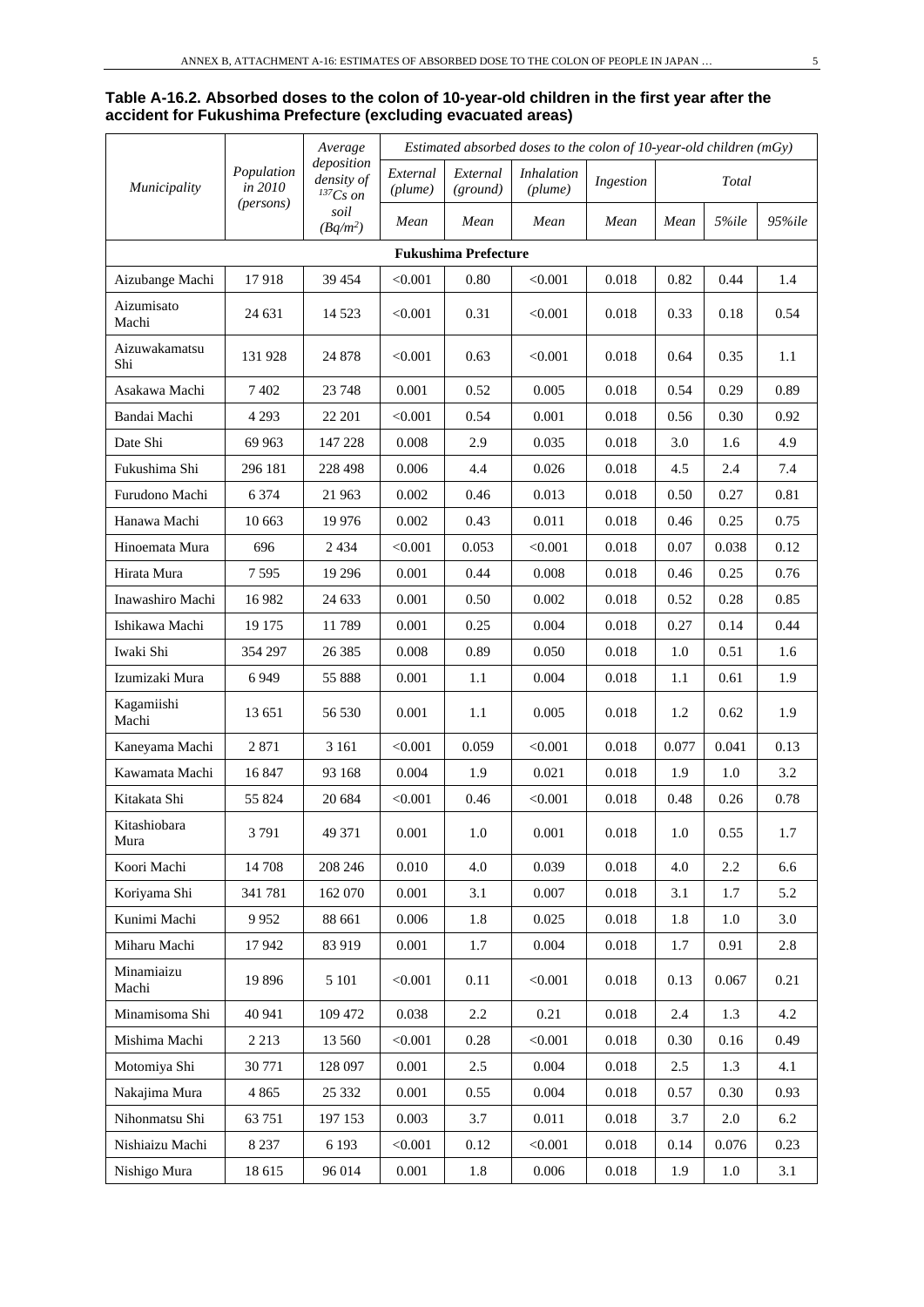|                 |                       | Average<br>deposition       |                     |                      | Estimated absorbed doses to the colon of $10$ -year-old children (mGy) |           |      |       |        |
|-----------------|-----------------------|-----------------------------|---------------------|----------------------|------------------------------------------------------------------------|-----------|------|-------|--------|
| Municipality    | Population<br>in 2010 | density of<br>$^{137}Cs$ on | External<br>(plume) | External<br>(ground) | <i>Inhalation</i><br>(plume)                                           | Ingestion |      | Total |        |
|                 | (persons)             | soil<br>$(Bq/m^2)$          | Mean                | Mean                 | Mean                                                                   | Mean      | Mean | 5%ile | 95%ile |
| Ono Machi       | 11983                 | 21 4 34                     | 0.002               | 0.45                 | 0.011                                                                  | 0.018     | 0.48 | 0.26  | 0.79   |
| Otama Mura      | 8 1 3 0               | 162 855                     | 0.002               | 3.1                  | 0.005                                                                  | 0.018     | 3.2  | 1.7   | 5.2    |
| Samegawa Mura   | 4 2 5 9               | 21 14 6                     | 0.002               | 0.47                 | 0.010                                                                  | 0.018     | 0.50 | 0.27  | 0.82   |
| Shimogo Machi   | 7010                  | 3 3 7 6                     | < 0.001             | 0.24                 | < 0.001                                                                | 0.018     | 0.26 | 0.14  | 0.42   |
| Shinchi Machi   | 9 0 3 9               | 55 233                      | 0.014               | 1.1                  | 0.081                                                                  | 0.018     | 1.3  | 0.66  | 2.1    |
| Shirakawa Shi   | 66 544                | 71 676                      | 0.001               | 1.5                  | 0.007                                                                  | 0.018     | 1.6  | 0.84  | 2.6    |
| Showa Mura      | 1632                  | 12 200                      | < 0.001             | 0.26                 | < 0.001                                                                | 0.018     | 0.27 | 0.15  | 0.45   |
| Soma Shi        | 38 187                | 54 612                      | 0.020               | 1.1                  | 0.11                                                                   | 0.018     | 1.2  | 0.65  | 2.1    |
| Sukagawa Shi    | 78 819                | 73 261                      | 0.001               | 1.5                  | 0.005                                                                  | 0.018     | 1.5  | 0.80  | 2.5    |
| Tadami Machi    | 5 2 7 7               | 5 3 1 1                     | < 0.001             | 0.15                 | < 0.001                                                                | 0.018     | 0.17 | 0.092 | 0.28   |
| Tamakawa Mura   | 7 2 9 5               | 15 751                      | 0.001               | 0.33                 | 0.004                                                                  | 0.018     | 0.35 | 0.19  | 0.57   |
| Tamura Shi      | 40 231                | 34 945                      | 0.002               | 0.73                 | 0.011                                                                  | 0.018     | 0.76 | 0.40  | 1.24   |
| Tanagura Machi  | 15 702                | 45 108                      | 0.003               | 0.89                 | 0.016                                                                  | 0.018     | 0.93 | 0.50  | 1.5    |
| Ten-ei Mura     | 6589                  | 115 367                     | 0.001               | 2.2                  | 0.007                                                                  | 0.018     | 2.2  | 1.2   | 3.7    |
| Yabuki Machi    | 18 688                | 33 530                      | < 0.001             | 0.73                 | 0.003                                                                  | 0.018     | 0.75 | 0.40  | 1.2    |
| Yamatsuri Machi | 6821                  | 6 3 2 4                     | < 0.001             | 0.34                 | 0.002                                                                  | 0.018     | 0.36 | 0.19  | 0.59   |
| Yanaizu Machi   | 4 2 6 3               | 12 9 95                     | < 0.001             | 0.27                 | < 0.001                                                                | 0.018     | 0.29 | 0.15  | 0.47   |
| Yugawa Mura     | 3 4 5 5               | 37 400                      | < 0.001             | 0.77                 | < 0.001                                                                | 0.018     | 0.79 | 0.42  | 1.3    |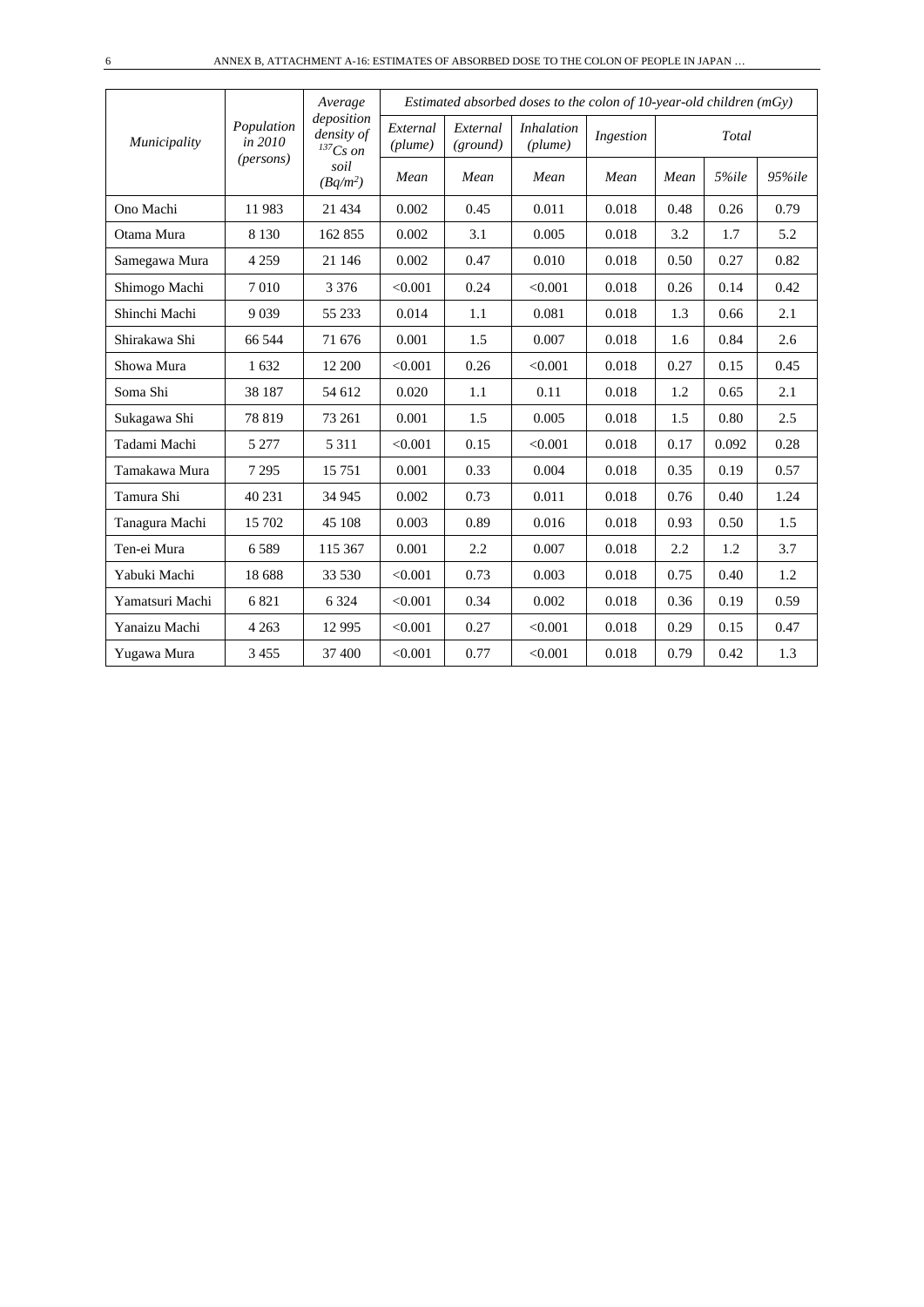#### **Table A-16.3. Absorbed doses to the colon of 1-year-old infants in the first year after the accident for Fukushima Prefecture (excluding evacuated areas)**

|                      |                       | Average                                     |                     | Estimated absorbed doses to the colon of $1$ -year-old infants (mGy) |                              |           |       |         |         |  |  |
|----------------------|-----------------------|---------------------------------------------|---------------------|----------------------------------------------------------------------|------------------------------|-----------|-------|---------|---------|--|--|
| Municipality         | Population<br>in 2010 | deposition<br>density of<br>${}^{137}Cs$ on | External<br>(plume) | External<br>(ground)                                                 | <b>Inhalation</b><br>(plume) | Ingestion |       | Total   |         |  |  |
|                      | (persons)             | soil<br>$(Bq/m^2)$                          | Mean                | Mean                                                                 | Mean                         | Mean      | Mean  | 5%ile   | 95%ile  |  |  |
|                      |                       |                                             |                     | <b>Fukushima Prefecture</b>                                          |                              |           |       |         |         |  |  |
| Aizubange Machi      | 17918                 | 39 4 54                                     | < 0.001             | 0.93                                                                 | < 0.001                      | 0.018     | 0.95  | 0.51    | 1.6     |  |  |
| Aizumisato<br>Machi  | 24 631                | 14 5 23                                     | < 0.001             | 0.37                                                                 | < 0.001                      | 0.018     | 0.38  | 0.21    | 0.63    |  |  |
| Aizuwakamatsu<br>Shi | 131 928               | 24 878                                      | < 0.001             | 0.73                                                                 | < 0.001                      | 0.018     | 0.75  | 0.40    | 1.2     |  |  |
| Asakawa Machi        | 7 4 0 2               | 23 748                                      | 0.001               | 0.60                                                                 | 0.007                        | 0.018     | 0.63  | 0.34    | 1.0     |  |  |
| Bandai Machi         | 4 2 9 3               | 22 201                                      | < 0.001             | 0.63                                                                 | 0.001                        | 0.018     | 0.65  | 0.35    | 1.1     |  |  |
| Date Shi             | 69 963                | 147 228                                     | 0.009               | 3.4                                                                  | 0.044                        | 0.018     | 3.5   | 1.9     | 5.7     |  |  |
| Fukushima Shi        | 296 181               | 228 498                                     | 0.007               | 5.1                                                                  | 0.032                        | 0.018     | 5.2   | 2.8     | 8.6     |  |  |
| Furudono Machi       | 6 3 7 4               | 21 963                                      | 0.002               | 0.54                                                                 | 0.016                        | 0.018     | 0.57  | 0.31    | 0.94    |  |  |
| Hanawa Machi         | 10 663                | 19 9 76                                     | 0.002               | 0.50                                                                 | 0.013                        | 0.018     | 0.53  | 0.29    | 0.87    |  |  |
| Hinoemata Mura       | 696                   | 2434                                        | < 0.001             | 0.062                                                                | 0.000                        | 0.018     | 0.080 | 0.043   | 0.13    |  |  |
| Hirata Mura          | 7595                  | 19 29 6                                     | 0.001               | 0.51                                                                 | 0.010                        | 0.018     | 0.54  | 0.29    | 0.88    |  |  |
| Inawashiro Machi     | 16 9 82               | 24 633                                      | 0.001               | 0.58                                                                 | 0.003                        | 0.018     | 0.60  | 0.32    | 1.0     |  |  |
| Ishikawa Machi       | 19 175                | 11789                                       | 0.001               | 0.29                                                                 | 0.005                        | 0.018     | 0.31  | 0.17    | 0.50    |  |  |
| Iwaki Shi            | 354 297               | 26 3 8 5                                    | 0.009               | 1.0                                                                  | 0.060                        | 0.018     | 1.1   | 0.59    | 1.9     |  |  |
| Izumizaki Mura       | 6949                  | 55 888                                      | 0.001               | 1.3                                                                  | 0.005                        | 0.018     | 1.3   | 0.71    | 2.2     |  |  |
| Kagamiishi<br>Machi  | 13 651                | 56 530                                      | 0.001               | 1.3                                                                  | 0.006                        | 0.018     | 1.3   | 0.72    | 2.2     |  |  |
| Kaneyama Machi       | 2871                  | 3 1 6 1                                     | < 0.001             | 0.068                                                                | < 0.001                      | 0.018     | 0.086 | 0.046   | 0.14    |  |  |
| Kawamata Machi       | 16 847                | 93 168                                      | 0.005               | 2.2                                                                  | 0.026                        | 0.018     | 2.2   | 1.2     | 3.7     |  |  |
| Kitakata Shi         | 55 824                | 20 684                                      | < 0.001             | 0.53                                                                 | < 0.001                      | 0.018     | 0.55  | 0.30    | 0.91    |  |  |
| Kitashiobara<br>Mura | 3791                  | 49 371                                      | 0.001               | 1.2                                                                  | 0.001                        | 0.018     | 1.2   | 0.64    | 2.0     |  |  |
| Koori Machi          | 14 708                | 208 246                                     | 0.011               | 4.6                                                                  | 0.049                        | 0.018     | 4.7   | $2.5\,$ | 7.7     |  |  |
| Koriyama Shi         | 341 781               | 162 070                                     | 0.001               | 3.6                                                                  | 0.0083                       | 0.018     | 3.6   | 1.9     | $6.0\,$ |  |  |
| Kunimi Machi         | 9952                  | 88 661                                      | 0.006               | 2.1                                                                  | 0.031                        | $0.018\,$ | 2.1   | 1.1     | 3.5     |  |  |
| Miharu Machi         | 17942                 | 83 919                                      | 0.001               | 1.9                                                                  | 0.005                        | 0.018     | 2.0   | 1.1     | 3.3     |  |  |
| Minamiaizu<br>Machi  | 19896                 | 5 1 0 1                                     | < 0.001             | 0.12                                                                 | < 0.001                      | 0.018     | 0.14  | 0.077   | 0.23    |  |  |
| Minamisoma Shi       | 40 941                | 109 472                                     | 0.041               | 2.50                                                                 | 0.25                         | 0.018     | 2.8   | 1.5     | 4.9     |  |  |
| Mishima Machi        | 2 2 1 3               | 13 560                                      | < 0.001             | 0.33                                                                 | < 0.001                      | 0.018     | 0.34  | 0.18    | 0.57    |  |  |
| Motomiya Shi         | 30 771                | 128 097                                     | 0.001               | 2.87                                                                 | 0.006                        | 0.018     | 2.9   | 1.6     | 4.8     |  |  |
| Nakajima Mura        | 4 8 6 5               | 25 332                                      | 0.001               | 0.64                                                                 | 0.005                        | 0.018     | 0.66  | 0.35    | 1.1     |  |  |
| Nihonmatsu Shi       | 63 751                | 197 153                                     | 0.003               | 4.28                                                                 | 0.015                        | $0.018\,$ | 4.3   | 2.3     | 7.2     |  |  |
| Nishiaizu Machi      | 8 2 3 7               | 6 1 9 3                                     | < 0.001             | 0.14                                                                 | < 0.001                      | 0.018     | 0.16  | 0.087   | 0.27    |  |  |
| Nishigo Mura         | 18 615                | 96 014                                      | 0.001               | 2.14                                                                 | 0.007                        | 0.018     | 2.2   | 1.2     | 3.6     |  |  |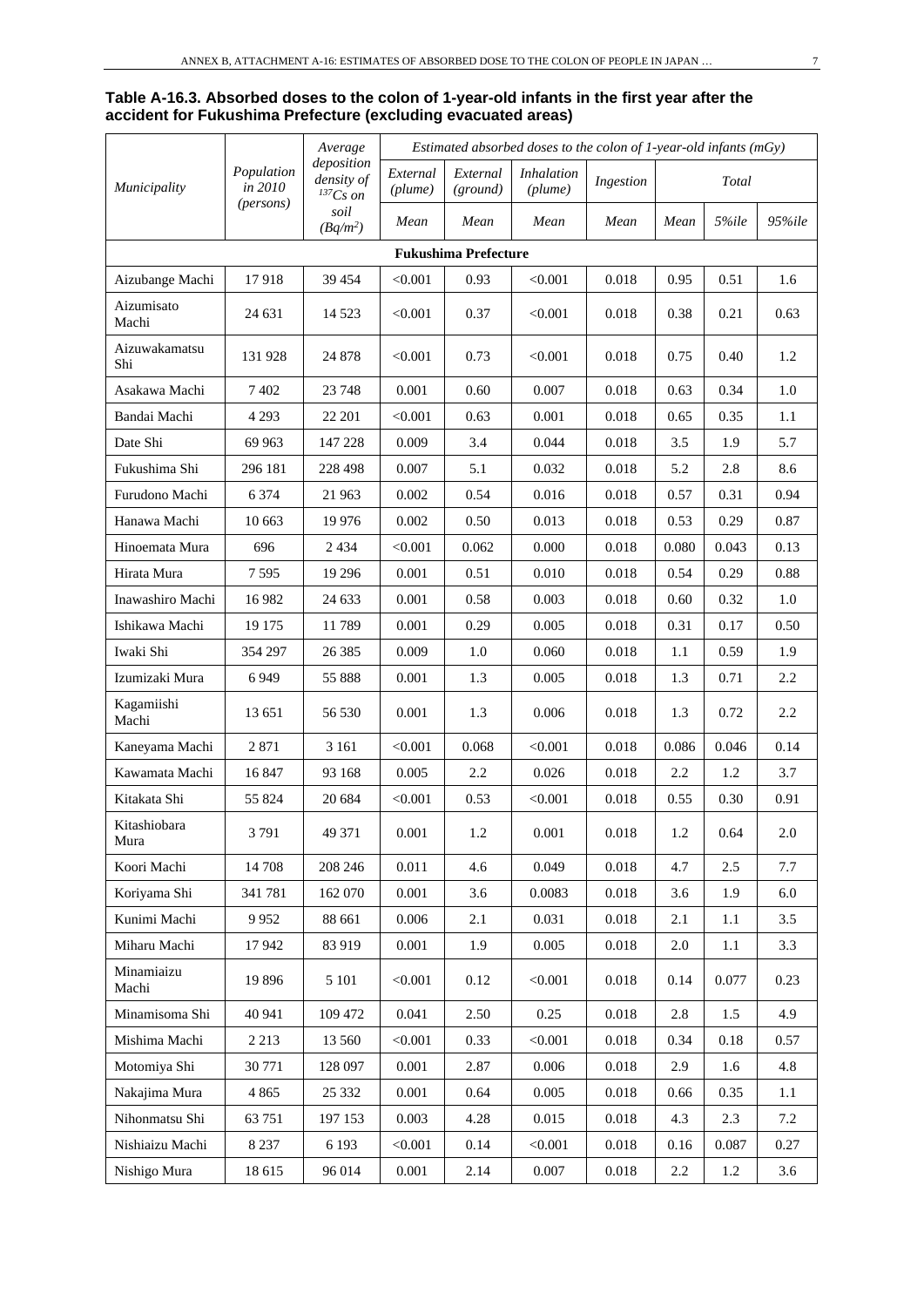|                 |                       | Average<br>deposition       |                     |                      | Estimated absorbed doses to the colon of 1-year-old infants ( $mGy$ ) |           |      |       |        |
|-----------------|-----------------------|-----------------------------|---------------------|----------------------|-----------------------------------------------------------------------|-----------|------|-------|--------|
| Municipality    | Population<br>in 2010 | density of<br>$^{137}Cs$ on | External<br>(plume) | External<br>(ground) | <i>Inhalation</i><br>(plume)                                          | Ingestion |      | Total |        |
|                 | (persons)             | soil<br>$(Bq/m^2)$          | Mean                | Mean                 | Mean                                                                  | Mean      | Mean | 5%ile | 95%ile |
| Ono Machi       | 11983                 | 21 4 34                     | 0.002               | 0.53                 | 0.014                                                                 | 0.018     | 0.56 | 0.30  | 0.92   |
| Otama Mura      | 8 1 3 0               | 162 855                     | 0.002               | 3.63                 | 0.007                                                                 | 0.018     | 3.7  | 2.0   | 6.1    |
| Samegawa Mura   | 4 2 5 9               | 21 14 6                     | 0.002               | 0.55                 | 0.012                                                                 | 0.018     | 0.58 | 0.31  | 1.0    |
| Shimogo Machi   | 7010                  | 3 3 7 6                     | < 0.001             | 0.28                 | < 0.001                                                               | 0.018     | 0.30 | 0.16  | 0.49   |
| Shinchi Machi   | 9 0 3 9               | 55 233                      | 0.016               | 1.3                  | 0.099                                                                 | 0.018     | 1.5  | 0.76  | 2.4    |
| Shirakawa Shi   | 66 544                | 71 676                      | 0.001               | 1.79                 | 0.009                                                                 | 0.018     | 1.8  | 1.0   | 3.0    |
| Showa Mura      | 1632                  | 12 200                      | < 0.001             | 0.30                 | < 0.001                                                               | 0.018     | 0.32 | 0.17  | 0.52   |
| Soma Shi        | 38 187                | 54 612                      | 0.021               | 1.3                  | 0.14                                                                  | 0.018     | 1.4  | 0.75  | 2.5    |
| Sukagawa Shi    | 78 819                | 73 261                      | 0.001               | 1.7                  | 0.006                                                                 | 0.018     | 1.7  | 0.92  | 2.9    |
| Tadami Machi    | 5 2 7 7               | 5 3 1 1                     | < 0.001             | 0.18                 | < 0.001                                                               | 0.018     | 0.20 | 0.11  | 0.32   |
| Tamakawa Mura   | 7 2 9 5               | 15 751                      | 0.001               | 0.38                 | 0.004                                                                 | 0.018     | 0.41 | 0.22  | 0.67   |
| Tamura Shi      | 40 231                | 34 945                      | 0.002               | 0.84                 | 0.013                                                                 | 0.018     | 0.88 | 0.46  | 1.4    |
| Tanagura Machi  | 15 702                | 45 108                      | 0.003               | 1.0                  | 0.020                                                                 | 0.018     | 1.1  | 0.58  | 1.8    |
| Ten-ei Mura     | 6589                  | 115 367                     | 0.001               | 2.5                  | 0.009                                                                 | 0.018     | 2.6  | 1.4   | 4.3    |
| Yabuki Machi    | 18 688                | 33 530                      | 0.001               | 0.85                 | 0.003                                                                 | 0.018     | 0.87 | 0.47  | 1.4    |
| Yamatsuri Machi | 6821                  | 6 3 2 4                     | < 0.001             | 0.40                 | 0.003                                                                 | 0.018     | 0.42 | 0.22  | 0.69   |
| Yanaizu Machi   | 4 2 6 3               | 12 9 95                     | < 0.001             | 0.31                 | < 0.001                                                               | 0.018     | 0.33 | 0.18  | 0.54   |
| Yugawa Mura     | 3 4 5 5               | 37 400                      | < 0.001             | 0.90                 | < 0.001                                                               | 0.018     | 0.92 | 0.49  | 1.5    |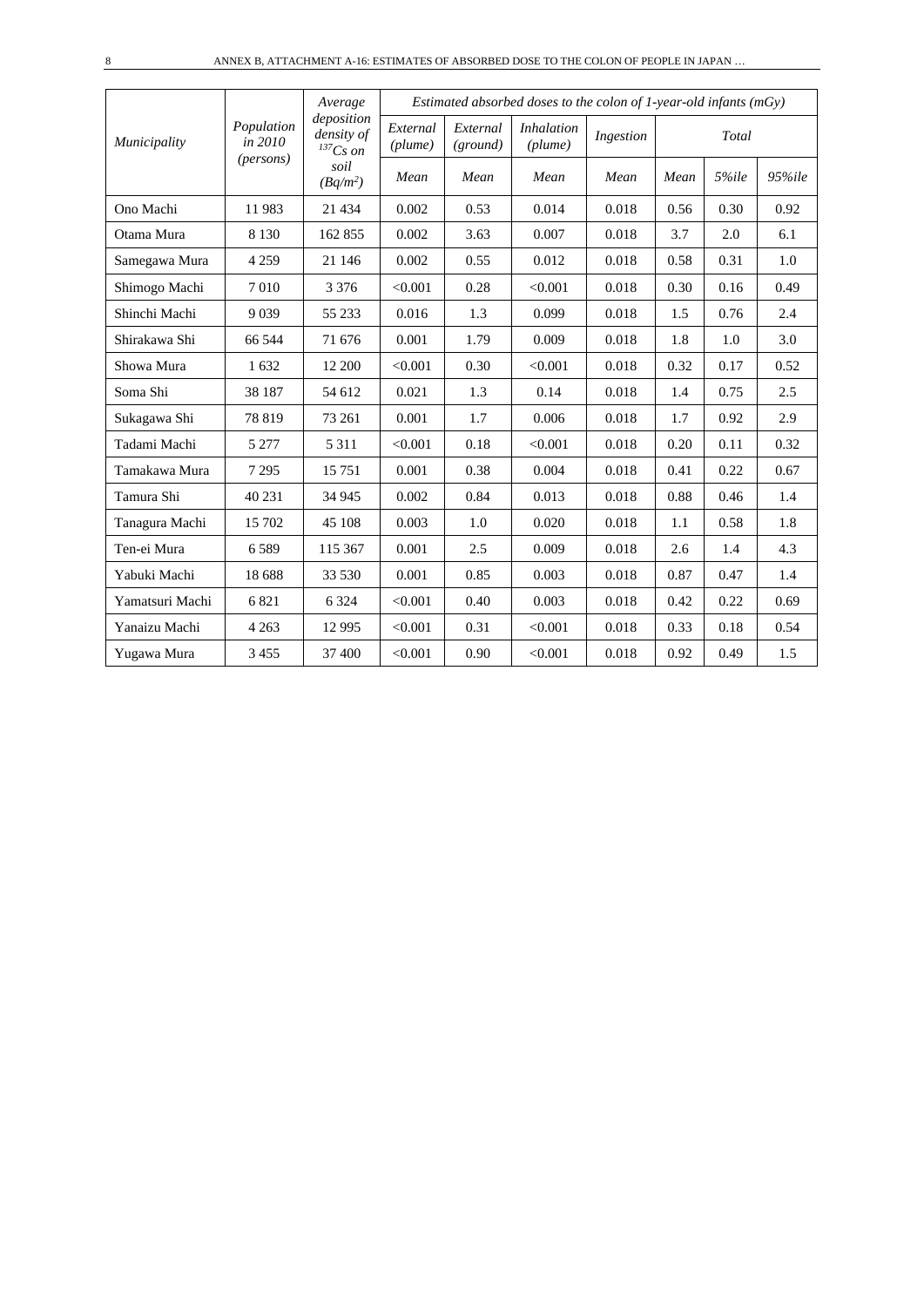#### **Table A-16.4. Absorbed doses to the colon of adults in the first year after the accident for prefectures neighbouring Fukushima Prefecture**

|                          |                       | Average<br>deposition       |                     |                           | Estimated absorbed doses to the colon of adults $(mGy)$ |           |      |       |        |
|--------------------------|-----------------------|-----------------------------|---------------------|---------------------------|---------------------------------------------------------|-----------|------|-------|--------|
| Municipality             | Population<br>in 2010 | density of<br>$^{137}Cs$ on | External<br>(plume) | External<br>(ground)      | <i>Inhalation</i><br>(plume)                            | Ingestion |      | Total |        |
|                          | (persons)             | soil<br>$(Bq/m^2)$          | Mean                | Mean                      | Mean                                                    | Mean      | Mean | 5%ile | 95%ile |
|                          |                       |                             |                     | <b>Ibaraki Prefecture</b> |                                                         |           |      |       |        |
| Daigo Machi              | 22 077                | 9 2 3 3                     | < 0.001             | 0.16                      | 0.002                                                   | 0.005     | 0.17 | 0.09  | 0.28   |
| Hitachi Shi              | 14753                 | 27 36 6                     | 0.007               | 0.46                      | 0.032                                                   | 0.005     | 0.50 | 0.26  | 0.84   |
| Hitachiomiya Shi         | 2512                  | 8 2 2 0                     | < 0.001             | 0.14                      | 0.002                                                   | 0.005     | 0.15 | 0.080 | 0.25   |
| Hitachiota Shi           | 5 1 8 8               | 6 3 5 8                     | < 0.001             | 0.13                      | 0.002                                                   | 0.005     | 0.14 | 0.074 | 0.23   |
| Kitaibaraki Shi          | 49 847                | 16 821                      | 0.003               | 0.49                      | 0.016                                                   | 0.005     | 0.52 | 0.27  | 0.86   |
| Takahagi Shi             | 32 207                | 26 854                      | 0.007               | 0.72                      | 0.032                                                   | 0.005     | 0.76 | 0.40  | 1.3    |
|                          |                       |                             |                     | <b>Miyagi Prefecture</b>  |                                                         |           |      |       |        |
| Higashimatsushima<br>Shi | 43 611                | 7 0 5 0                     | 0.006               | 0.12                      | 0.028                                                   | 0.005     | 0.16 | 0.085 | 0.30   |
| Iwanuma Shi              | 42 842                | 16 081                      | 0.003               | 0.28                      | 0.017                                                   | 0.005     | 0.30 | 0.16  | 0.50   |
| Kakuda Shi               | 33 783                | 37016                       | 0.003               | 0.61                      | 0.013                                                   | 0.005     | 0.63 | 0.33  | 1.0    |
| Kawasaki Machi           | 10 517                | 9496                        | 0.001               | 0.17                      | 0.002                                                   | 0.005     | 0.18 | 0.094 | 0.30   |
| Marumori Machi           | 16 632                | 49 610                      | 0.003               | 0.84                      | 0.013                                                   | 0.005     | 0.86 | 0.45  | 1.4    |
| Murata Machi             | 12 390                | 14 629                      | 0.001               | 0.25                      | 0.003                                                   | 0.005     | 0.26 | 0.14  | 0.43   |
| Natori Shi               | 75 306                | 14 709                      | 0.004               | 0.35                      | 0.018                                                   | 0.005     | 0.37 | 0.20  | 0.62   |
| Ogawara Machi            | 23 398                | 33 604                      | 0.001               | 0.55                      | 0.006                                                   | 0.005     | 0.57 | 0.30  | 0.94   |
| Rifu Cho                 | 32 611                | 14 7 20                     | 0.006               | 0.24                      | 0.025                                                   | 0.005     | 0.28 | 0.15  | 0.47   |
| Sendai Shi               | 1 0 14 2 08           | 10 674                      | 0.001               | 0.18                      | 0.003                                                   | 0.005     | 0.19 | 0.10  | 0.31   |
| Shibata Machi            | 39 490                | 29 017                      | 0.002               | 0.47                      | 0.007                                                   | 0.005     | 0.48 | 0.26  | 0.80   |
| Shichigahama<br>Machi    | 22 259                | 7680                        | 0.003               | 0.13                      | 0.014                                                   | 0.005     | 0.15 | 0.083 | 0.26   |
| Shichikashuku<br>Machi   | 1871                  | 9 2 6 4                     | 0.001               | 0.17                      | 0.002                                                   | 0.005     | 0.18 | 0.095 | 0.29   |
| Shiogama Shi             | 56 266                | 13 640                      | 0.006               | 0.23                      | 0.023                                                   | 0.005     | 0.27 | 0.15  | 0.45   |
| Shiroishi Shi            | 39 696                | 31 054                      | 0.001               | 0.51                      | 0.003                                                   | 0.005     | 0.52 | 0.27  | 0.86   |
| Tagajo Shi               | 64 922                | 15 380                      | 0.005               | 0.26                      | 0.022                                                   | 0.005     | 0.29 | 0.16  | 0.50   |
| Watari Cho               | 35 776                | 26 777                      | 0.006               | 0.44                      | 0.030                                                   | 0.005     | 0.48 | 0.24  | 0.84   |
| Yamamoto Cho             | 17 248                | 42 626                      | 0.011               | 0.66                      | 0.049                                                   | 0.005     | 0.73 | 0.37  | 1.2    |
| Zao Machi                | 13 073                | 18 29 6                     | 0.002               | 0.31                      | 0.006                                                   | 0.005     | 0.32 | 0.17  | 0.54   |
|                          |                       |                             |                     | <b>Tochigi Prefecture</b> |                                                         |           |      |       |        |
| Nakagawa Machi           | 19 903                | 18 800                      | 0.002               | 0.31                      | $0.008\,$                                               | 0.005     | 0.33 | 0.17  | 0.54   |
| Nasu Machi               | 26 691                | 51 525                      | 0.001               | 0.84                      | 0.002                                                   | 0.005     | 0.85 | 0.45  | 1.4    |
| Nasushiobara Shi         | 118 463               | 52 368                      | 0.001               | 0.89                      | 0.005                                                   | 0.005     | 0.90 | 0.48  | 1.5    |
| Nikko Shi                | 85 261                | 7 2 0 3                     | < 0.001             | 0.27                      | < 0.001                                                 | 0.005     | 0.28 | 0.15  | 0.46   |
| Otawara Shi              | 75 385                | 23 4 34                     | 0.001               | 0.44                      | 0.006                                                   | 0.005     | 0.45 | 0.24  | 0.75   |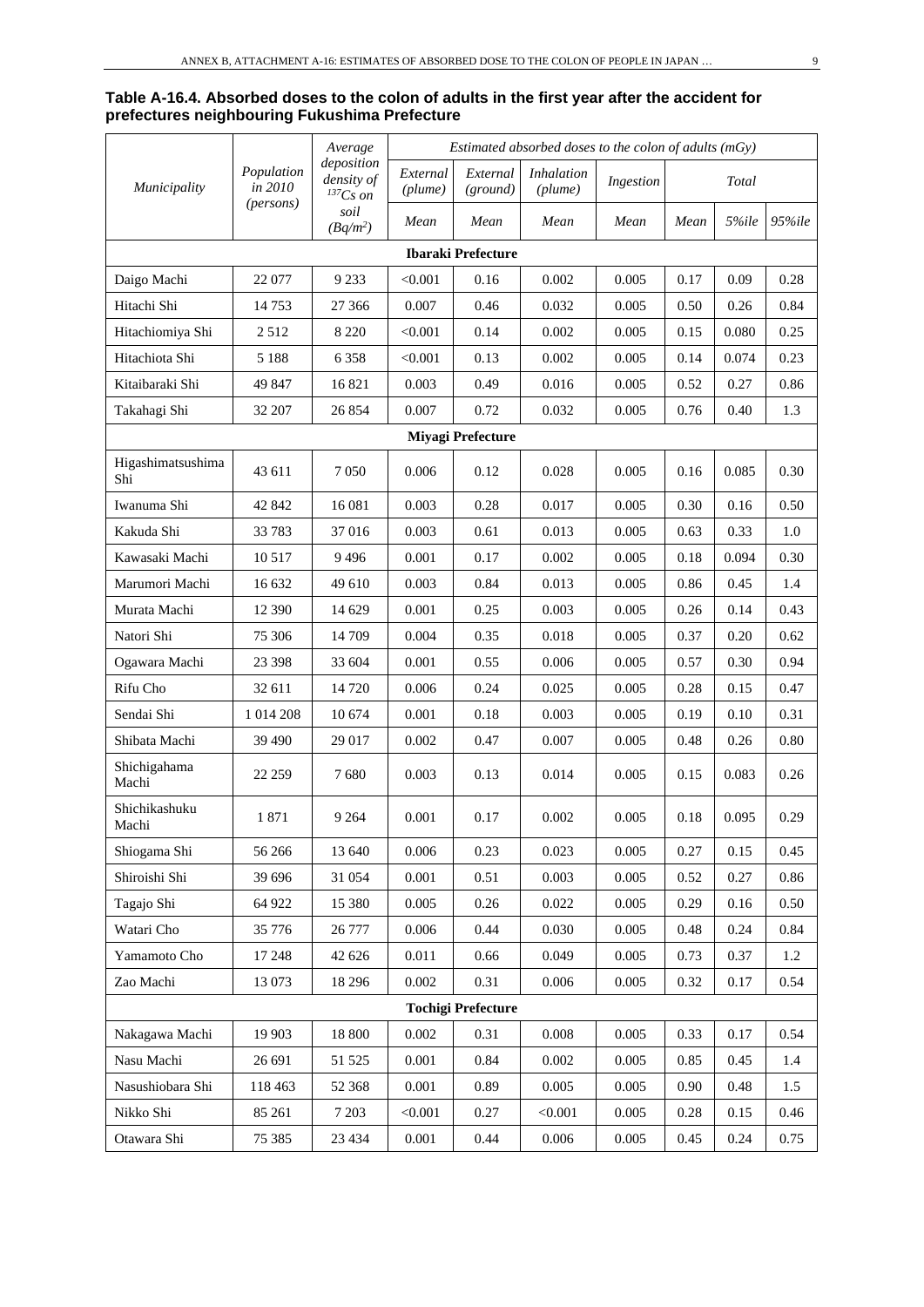|                            |                                                    | Average                                   | Estimated absorbed doses to the colon of adults $(mGv)$ |                      |                              |           |       |       |            |  |  |  |
|----------------------------|----------------------------------------------------|-------------------------------------------|---------------------------------------------------------|----------------------|------------------------------|-----------|-------|-------|------------|--|--|--|
| Municipality               | Population<br><i>in 2010</i><br>( <i>persons</i> ) | deposition<br>density of<br>$^{137}Cs$ on | External<br>(plume)                                     | External<br>(ground) | <i>Inhalation</i><br>(plume) | Ingestion |       | Total |            |  |  |  |
|                            |                                                    | soil<br>$(Bq/m^2)$                        | Mean                                                    | Mean                 | Mean                         | Mean      | Mean  | 5%ile | $95\%$ ile |  |  |  |
| <b>Yamagata Prefecture</b> |                                                    |                                           |                                                         |                      |                              |           |       |       |            |  |  |  |
| Kaminoyama Shi             | 36 118                                             | 4 2 4 0                                   | < 0.001                                                 | 0.094                | 0.001                        | 0.005     | 0.10  | 0.053 | 0.17       |  |  |  |
| Nan-yo Shi                 | 35 110                                             | 5 5 8 0                                   | < 0.001                                                 | 0.083                | 0.001                        | 0.005     | 0.089 | 0.047 | 0.15       |  |  |  |
| Takahata Machi             | 26 358                                             | 4 5 4 0                                   | 0.001                                                   | 0.076                | 0.001                        | 0.005     | 0.083 | 0.044 | 0.13       |  |  |  |
| Yamagata Shi               | 257 936                                            | 5 8 8 0                                   | < 0.001                                                 | 0.10                 | 0.001                        | 0.005     | 0.11  | 0.059 | 0.18       |  |  |  |
| Yonezawa Shi               | 92 876                                             | 3 4 3 4                                   | 0.001                                                   | 0.088                | < 0.001                      | 0.005     | 0.09  | 0.050 | 0.16       |  |  |  |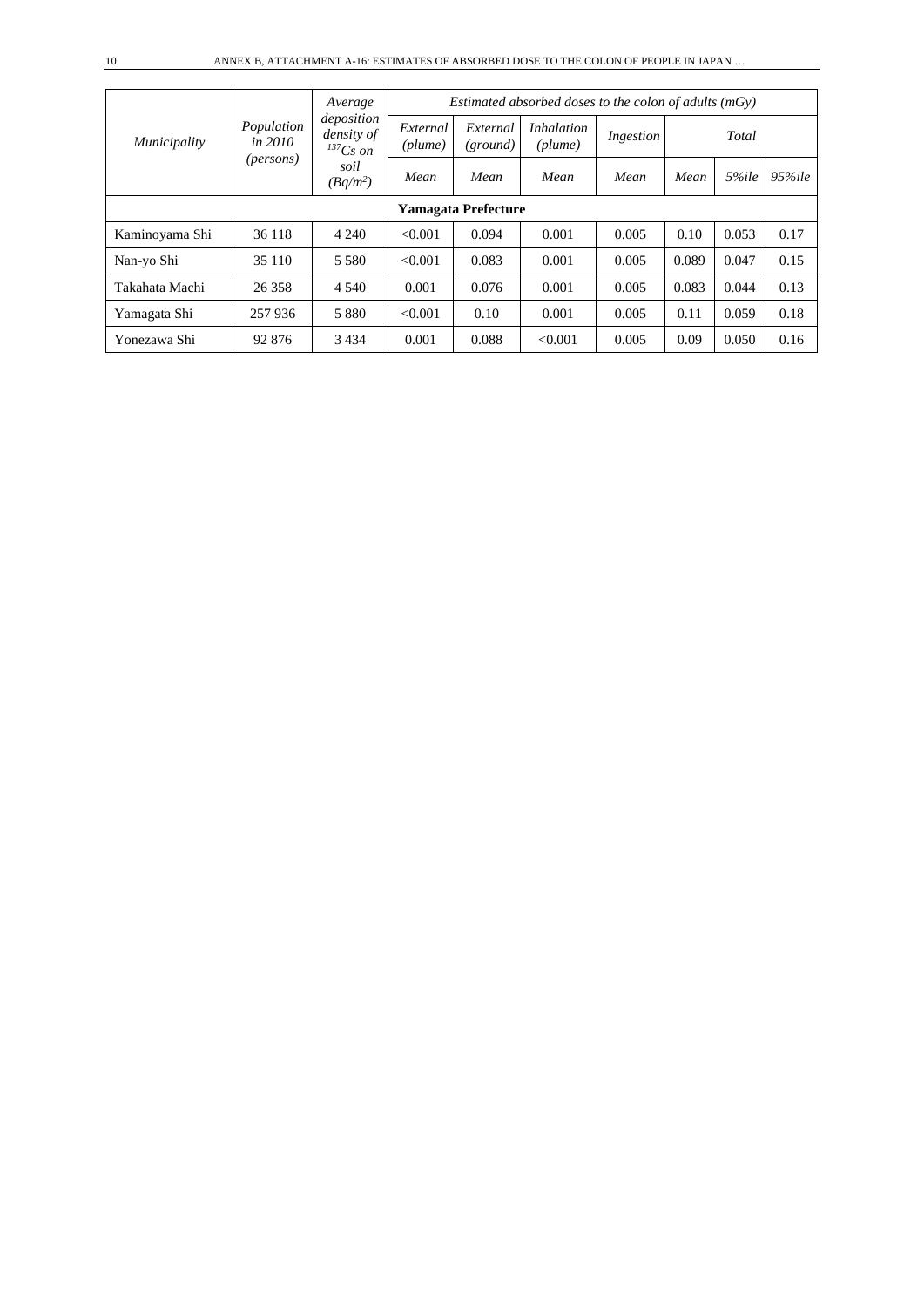#### **Table A-16.5. Absorbed doses to the colon of 10-year-old children in the first year after the accident for prefectures neighbouring Fukushima Prefecture**

|                          |                                    | Average                                   | Estimated absorbed doses to the colon of 10-year-old children (mGy) |                           |                       |           |      |       |        |  |
|--------------------------|------------------------------------|-------------------------------------------|---------------------------------------------------------------------|---------------------------|-----------------------|-----------|------|-------|--------|--|
| Municipality             | Population<br>in 2010<br>(persons) | deposition<br>density of<br>$^{137}Cs$ on | External<br>(plume)                                                 | External<br>(ground)      | Inhalation<br>(plume) | Ingestion |      | Total |        |  |
|                          |                                    | soil<br>$(Bq/m^2)$                        | Mean                                                                | Mean                      | Mean                  | Mean      | Mean | 5%ile | 95%ile |  |
|                          |                                    |                                           |                                                                     | <b>Ibaraki Prefecture</b> |                       |           |      |       |        |  |
| Daigo Machi              | 22 077                             | 9 2 3 3                                   | 0.001                                                               | 0.20                      | 0.003                 | 0.005     | 0.21 | 0.11  | 0.34   |  |
| Hitachi Shi              | 14 753                             | 27 36 6                                   | 0.007                                                               | 0.58                      | 0.043                 | 0.005     | 0.63 | 0.33  | 1.1    |  |
| Hitachiomiya Shi         | 2512                               | 8 2 2 0                                   | < 0.001                                                             | 0.18                      | 0.003                 | 0.005     | 0.19 | 0.10  | 0.31   |  |
| Hitachiota Shi           | 5 1 8 8                            | 6 3 5 8                                   | < 0.001                                                             | 0.17                      | 0.003                 | 0.005     | 0.17 | 0.093 | 0.28   |  |
| Kitaibaraki Shi          | 49 847                             | 16 821                                    | 0.004                                                               | 0.62                      | 0.021                 | 0.005     | 0.65 | 0.35  | 1.1    |  |
| Takahagi Shi             | 32 207                             | 26 854                                    | 0.007                                                               | 0.90                      | 0.044                 | 0.005     | 0.96 | 0.51  | 1.6    |  |
|                          |                                    |                                           |                                                                     | <b>Miyagi Prefecture</b>  |                       |           |      |       |        |  |
| Higashimatsushima<br>Shi | 43 611                             | 7 0 5 0                                   | 0.007                                                               | 0.16                      | 0.040                 | 0.005     | 0.21 | 0.11  | 0.39   |  |
| Iwanuma Shi              | 42 842                             | 16 08 1                                   | 0.004                                                               | 0.35                      | 0.021                 | 0.005     | 0.38 | 0.20  | 0.62   |  |
| Kakuda Shi               | 33 783                             | 37 016                                    | 0.003                                                               | 0.76                      | 0.018                 | 0.005     | 0.79 | 0.42  | 1.3    |  |
| Kawasaki Machi           | 10 5 17                            | 9 4 9 6                                   | 0.001                                                               | 0.21                      | 0.003                 | 0.005     | 0.22 | 0.12  | 0.37   |  |
| Marumori Machi           | 16 632                             | 49 610                                    | 0.003                                                               | 1.1                       | 0.017                 | 0.005     | 1.1  | 0.57  | 1.8    |  |
| Murata Machi             | 12 390                             | 14 629                                    | 0.001                                                               | 0.32                      | 0.004                 | 0.005     | 0.33 | 0.17  | 0.53   |  |
| Natori Shi               | 75 30 6                            | 14 709                                    | 0.004                                                               | 0.44                      | 0.022                 | 0.005     | 0.47 | 0.25  | 0.77   |  |
| Ogawara Machi            | 23 3 98                            | 33 604                                    | 0.001                                                               | 0.70                      | 0.008                 | 0.005     | 0.71 | 0.38  | 1.2    |  |
| Rifu Cho                 | 32 611                             | 14 720                                    | 0.007                                                               | 0.31                      | 0.035                 | 0.005     | 0.35 | 0.19  | 0.59   |  |
| Sendai Shi               | 1 014 208                          | 10 674                                    | 0.001                                                               | 0.23                      | 0.004                 | 0.005     | 0.24 | 0.13  | 0.39   |  |
| Shibata Machi            | 39 490                             | 29 017                                    | 0.002                                                               | 0.59                      | 0.009                 | 0.005     | 0.60 | 0.32  | 1.0    |  |
| Shichigahama<br>Machi    | 22 259                             | 7680                                      | 0.003                                                               | 0.17                      | 0.019                 | 0.005     | 0.19 | 0.11  | 0.33   |  |
| Shichikashuku<br>Machi   | 1871                               | 9 2 6 4                                   | 0.001                                                               | 0.22                      | 0.003                 | 0.005     | 0.22 | 0.12  | 0.37   |  |
| Shiogama Shi             | 56 266                             | 13 640                                    | 0.006                                                               | 0.29                      | 0.033                 | 0.005     | 0.34 | 0.19  | 0.58   |  |
| Shiroishi Shi            | 39 696                             | 31 054                                    | 0.001                                                               | 0.64                      | 0.005                 | 0.005     | 0.65 | 0.34  | 1.1    |  |
| Tagajo Shi               | 64 922                             | 15 380                                    | 0.006                                                               | 0.33                      | 0.032                 | 0.005     | 0.37 | 0.20  | 0.64   |  |
| Watari Cho               | 35 776                             | 26 777                                    | 0.007                                                               | 0.55                      | 0.039                 | 0.005     | 0.60 | 0.31  | 1.1    |  |
| Yamamoto Cho             | 17 248                             | 42 626                                    | 0.012                                                               | 0.83                      | 0.068                 | 0.005     | 0.92 | 0.47  | 1.5    |  |
| Zao Machi                | 13 073                             | 18 29 6                                   | 0.002                                                               | 0.39                      | 0.008                 | 0.005     | 0.41 | 0.22  | 0.67   |  |
|                          |                                    |                                           |                                                                     | <b>Tochigi Prefecture</b> |                       |           |      |       |        |  |
| Nakagawa Machi           | 19 903                             | 18 800                                    | 0.002                                                               | 0.39                      | 0.012                 | 0.005     | 0.41 | 0.22  | 0.67   |  |
| Nasu Machi               | 26 691                             | 51 525                                    | 0.001                                                               | 1.05                      | 0.003                 | 0.005     | 1.1  | 0.57  | 1.8    |  |
| Nasushiobara Shi         | 118 463                            | 52 368                                    | 0.001                                                               | 1.11                      | 0.007                 | 0.005     | 1.1  | 0.60  | 1.9    |  |
| Nikko Shi                | 85 261                             | 7 2 0 3                                   | < 0.001                                                             | 0.34                      | 0.001                 | 0.005     | 0.35 | 0.19  | 0.58   |  |
| Otawara Shi              | 75 385                             | 23 4 34                                   | 0.002                                                               | 0.56                      | 0.009                 | 0.005     | 0.57 | 0.31  | 0.94   |  |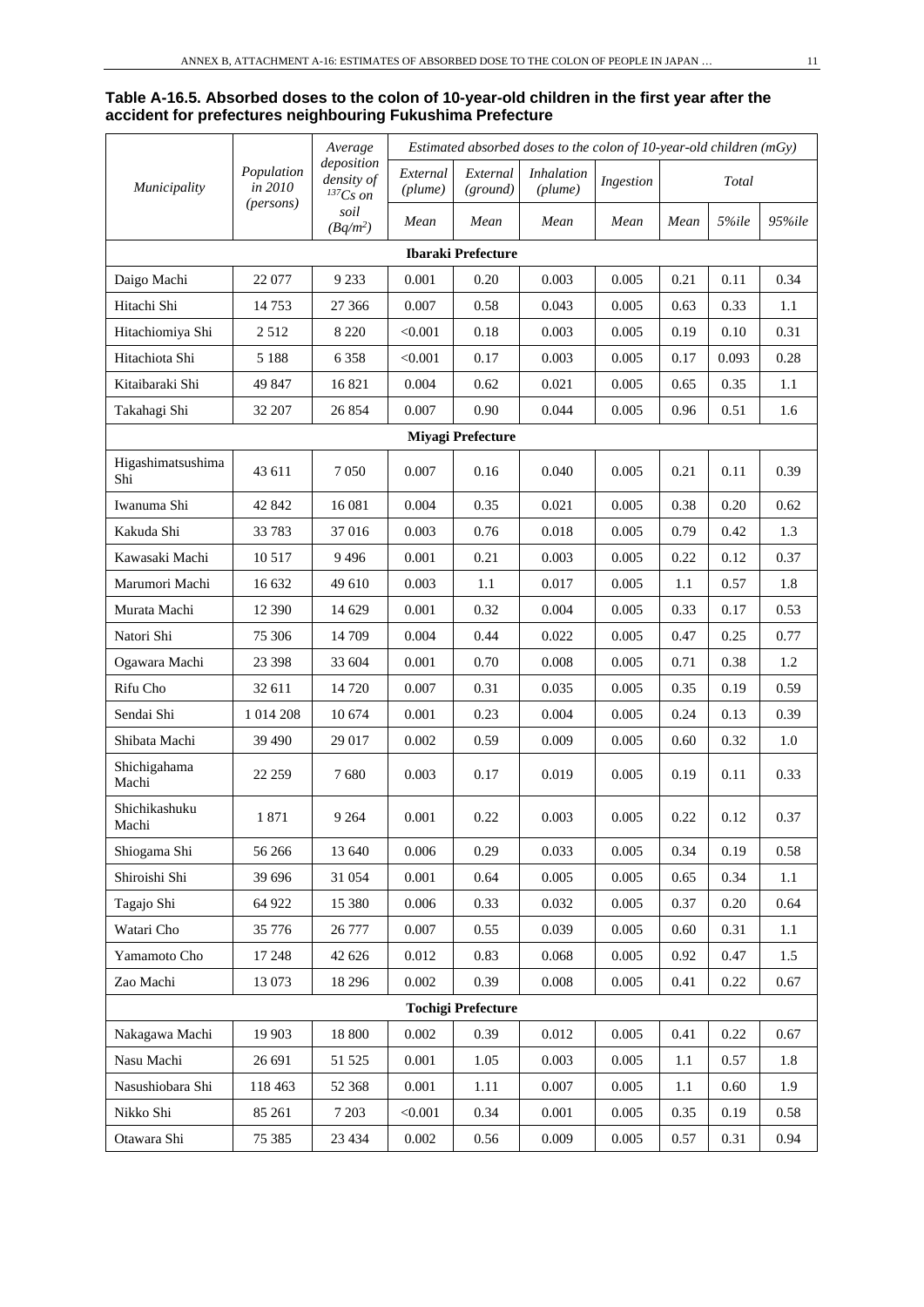|                            | Population<br>in $2010$<br>(persons) | Average<br>deposition<br>density of<br>$^{137}Cs$ on | Estimated absorbed doses to the colon of 10-year-old children $(mGv)$ |                      |                              |           |      |       |            |  |  |  |
|----------------------------|--------------------------------------|------------------------------------------------------|-----------------------------------------------------------------------|----------------------|------------------------------|-----------|------|-------|------------|--|--|--|
| <i>Municipality</i>        |                                      |                                                      | External<br>(plume)                                                   | External<br>(ground) | <i>Inhalation</i><br>(plume) | Ingestion |      | Total |            |  |  |  |
|                            |                                      | soil<br>$(Bq/m^2)$                                   | Mean                                                                  | Mean                 | Mean                         | Mean      | Mean | 5%ile | $95\%$ ile |  |  |  |
| <b>Yamagata Prefecture</b> |                                      |                                                      |                                                                       |                      |                              |           |      |       |            |  |  |  |
| Kaminoyama Shi             | 36 118                               | 4 2 4 0                                              | < 0.001                                                               | 0.12                 | 0.001                        | 0.005     | 0.12 | 0.066 | 0.20       |  |  |  |
| Nan-yo Shi                 | 35 110                               | 5 5 8 0                                              | < 0.001                                                               | 0.10                 | 0.001                        | 0.005     | 0.11 | 0.058 | 0.18       |  |  |  |
| Takahata Machi             | 26 3 5 8                             | 4 5 4 0                                              | 0.001                                                                 | 0.10                 | 0.001                        | 0.005     | 0.10 | 0.054 | 0.17       |  |  |  |
| Yamagata Shi               | 257936                               | 5 8 8 0                                              | < 0.001                                                               | 0.13                 | 0.001                        | 0.005     | 0.14 | 0.073 | 0.23       |  |  |  |
| Yonezawa Shi               | 92 876                               | 3 4 3 4                                              | 0.001                                                                 | 0.11                 | 0.001                        | 0.005     | 0.12 | 0.063 | 0.19       |  |  |  |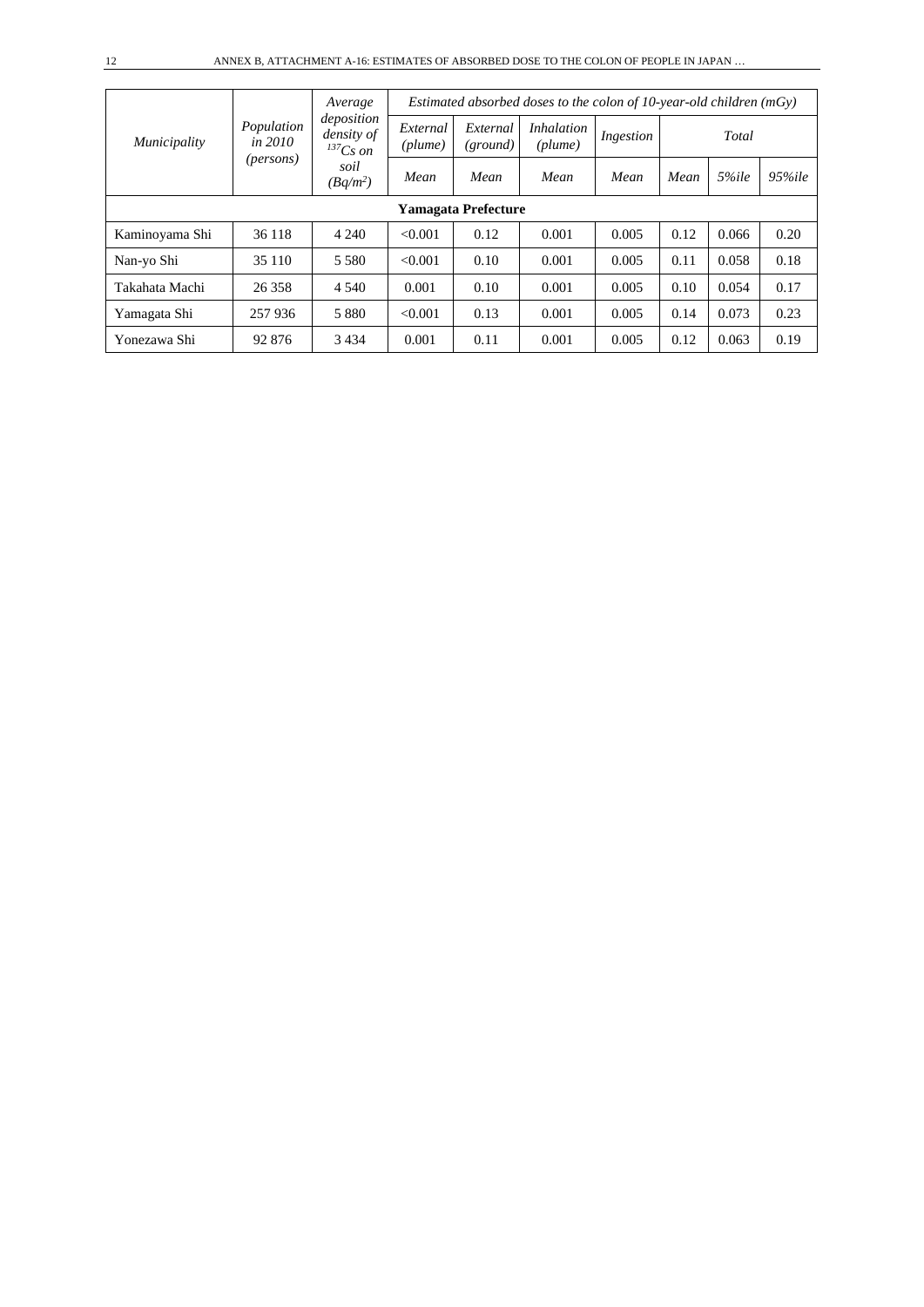#### **Table A-16.6. Absorbed doses to the colon of 1-year-old infants in the first year after the accident for prefectures neighbouring Fukushima Prefecture**

|                          |                       | Average                                     | Estimated absorbed doses to the colon of $1$ -year-old infants (mGy) |                           |                              |           |      |       |        |  |
|--------------------------|-----------------------|---------------------------------------------|----------------------------------------------------------------------|---------------------------|------------------------------|-----------|------|-------|--------|--|
| <i>Municipality</i>      | Population<br>in 2010 | deposition<br>density of<br>${}^{137}Cs$ on | External<br>(plume)                                                  | External<br>(ground)      | <i>Inhalation</i><br>(plume) | Ingestion |      | Total |        |  |
|                          | (persons)             | soil<br>$(Bq/m^2)$                          | Mean                                                                 | Mean                      | Mean                         | Mean      | Mean | 5%ile | 95%ile |  |
|                          |                       |                                             |                                                                      | <b>Ibaraki Prefecture</b> |                              |           |      |       |        |  |
| Daigo Machi              | 22 077                | 9 2 3 3                                     | 0.001                                                                | 0.23                      | 0.004                        | 0.004     | 0.24 | 0.13  | 0.40   |  |
| Hitachi Shi              | 14753                 | 27 36 6                                     | 0.008                                                                | 0.67                      | 0.052                        | 0.004     | 0.74 | 0.40  | 1.2    |  |
| Hitachiomiya Shi         | 2512                  | 8 2 2 0                                     | 0.001                                                                | 0.21                      | 0.003                        | 0.004     | 0.22 | 0.12  | 0.36   |  |
| Hitachiota Shi           | 5 1 8 8               | 6 3 5 8                                     | < 0.001                                                              | 0.19                      | 0.003                        | 0.004     | 0.20 | 0.11  | 0.33   |  |
| Kitaibaraki Shi          | 49 847                | 16821                                       | 0.004                                                                | 0.73                      | 0.025                        | 0.004     | 0.76 | 0.41  | 1.3    |  |
| Takahagi Shi             | 32 207                | 26 854                                      | 0.008                                                                | 1.1                       | 0.052                        | 0.004     | 1.1  | 0.61  | 1.9    |  |
|                          |                       |                                             |                                                                      | <b>Miyagi Prefecture</b>  |                              |           |      |       |        |  |
| Higashimatsushima<br>Shi | 43 611                | 7 0 5 0                                     | 0.008                                                                | 0.18                      | 0.049                        | 0.004     | 0.24 | 0.13  | 0.47   |  |
| Iwanuma Shi              | 42 842                | 16 08 1                                     | 0.004                                                                | 0.41                      | 0.024                        | 0.004     | 0.44 | 0.24  | 0.73   |  |
| Kakuda Shi               | 33 783                | 37016                                       | 0.004                                                                | 0.89                      | 0.022                        | 0.004     | 0.92 | 0.50  | 1.5    |  |
| Kawasaki Machi           | 10 5 17               | 9496                                        | 0.001                                                                | 0.25                      | 0.004                        | 0.004     | 0.26 | 0.14  | 0.43   |  |
| Marumori Machi           | 16 632                | 49 610                                      | 0.004                                                                | 1.2                       | 0.021                        | 0.004     | 1.3  | 0.68  | 2.1    |  |
| Murata Machi             | 12 390                | 14 629                                      | 0.001                                                                | 0.37                      | 0.005                        | 0.004     | 0.38 | 0.20  | 0.62   |  |
| Natori Shi               | 75 30 6               | 14 709                                      | 0.004                                                                | 0.51                      | 0.025                        | 0.004     | 0.54 | 0.29  | 0.90   |  |
| Ogawara Machi            | 23 3 98               | 33 604                                      | 0.002                                                                | $0.81\,$                  | 0.009                        | 0.004     | 0.83 | 0.45  | 1.4    |  |
| Rifu Cho                 | 32 611                | 14 720                                      | 0.007                                                                | 0.36                      | 0.044                        | 0.004     | 0.41 | 0.22  | 0.70   |  |
| Sendai Shi               | 1 0 1 4 2 0 8         | 10 674                                      | 0.001                                                                | 0.26                      | 0.005                        | 0.004     | 0.27 | 0.15  | 0.45   |  |
| Shibata Machi            | 39 490                | 29 017                                      | 0.002                                                                | 0.68                      | 0.011                        | 0.004     | 0.70 | 0.38  | 1.2    |  |
| Shichigahama<br>Machi    | 22 25 9               | 7680                                        | 0.004                                                                | 0.19                      | 0.024                        | 0.004     | 0.23 | 0.13  | 0.39   |  |
| Shichikashuku<br>Machi   | 1871                  | 9 2 6 4                                     | 0.001                                                                | 0.25                      | 0.003                        | 0.004     | 0.26 | 0.14  | 0.43   |  |
| Shiogama Shi             | 56 266                | 13 640                                      | 0.007                                                                | 0.34                      | 0.040                        | 0.004     | 0.39 | 0.22  | 0.68   |  |
| Shiroishi Shi            | 39 696                | 31 054                                      | 0.001                                                                | 0.74                      | 0.006                        | 0.004     | 0.75 | 0.41  | 1.2    |  |
| Tagajo Shi               | 64 922                | 15 380                                      | 0.007                                                                | 0.38                      | 0.039                        | 0.004     | 0.43 | 0.24  | 0.75   |  |
| Watari Cho               | 35 776                | 26 777                                      | 0.008                                                                | 0.64                      | 0.047                        | 0.004     | 0.70 | 0.36  | 1.2    |  |
| Yamamoto Cho             | 17 248                | 42 626                                      | 0.013                                                                | 0.97                      | 0.082                        | 0.004     | 1.1  | 0.56  | 1.8    |  |
| Zao Machi                | 13 073                | 18 29 6                                     | 0.002                                                                | 0.46                      | 0.010                        | 0.004     | 0.47 | 0.26  | 0.78   |  |
|                          |                       |                                             |                                                                      | <b>Tochigi Prefecture</b> |                              |           |      |       |        |  |
| Nakagawa Machi           | 19 903                | 18 800                                      | 0.002                                                                | 0.46                      | 0.014                        | 0.004     | 0.48 | 0.26  | 0.79   |  |
| Nasu Machi               | 26 691                | 51 525                                      | 0.001                                                                | 1.2                       | 0.004                        | 0.004     | 1.2  | 0.67  | 2.1    |  |
| Nasushiobara Shi         | 118 463               | 52 368                                      | 0.001                                                                | 1.3                       | 0.009                        | 0.004     | 1.3  | 0.71  | 2.2    |  |
| Nikko Shi                | 85 261                | 7 2 0 3                                     | < 0.001                                                              | 0.40                      | 0.001                        | 0.004     | 0.41 | 0.22  | 0.68   |  |
| Otawara Shi              | 75 385                | 23 4 34                                     | 0.002                                                                | 0.65                      | 0.011                        | 0.004     | 0.67 | 0.36  | 1.1    |  |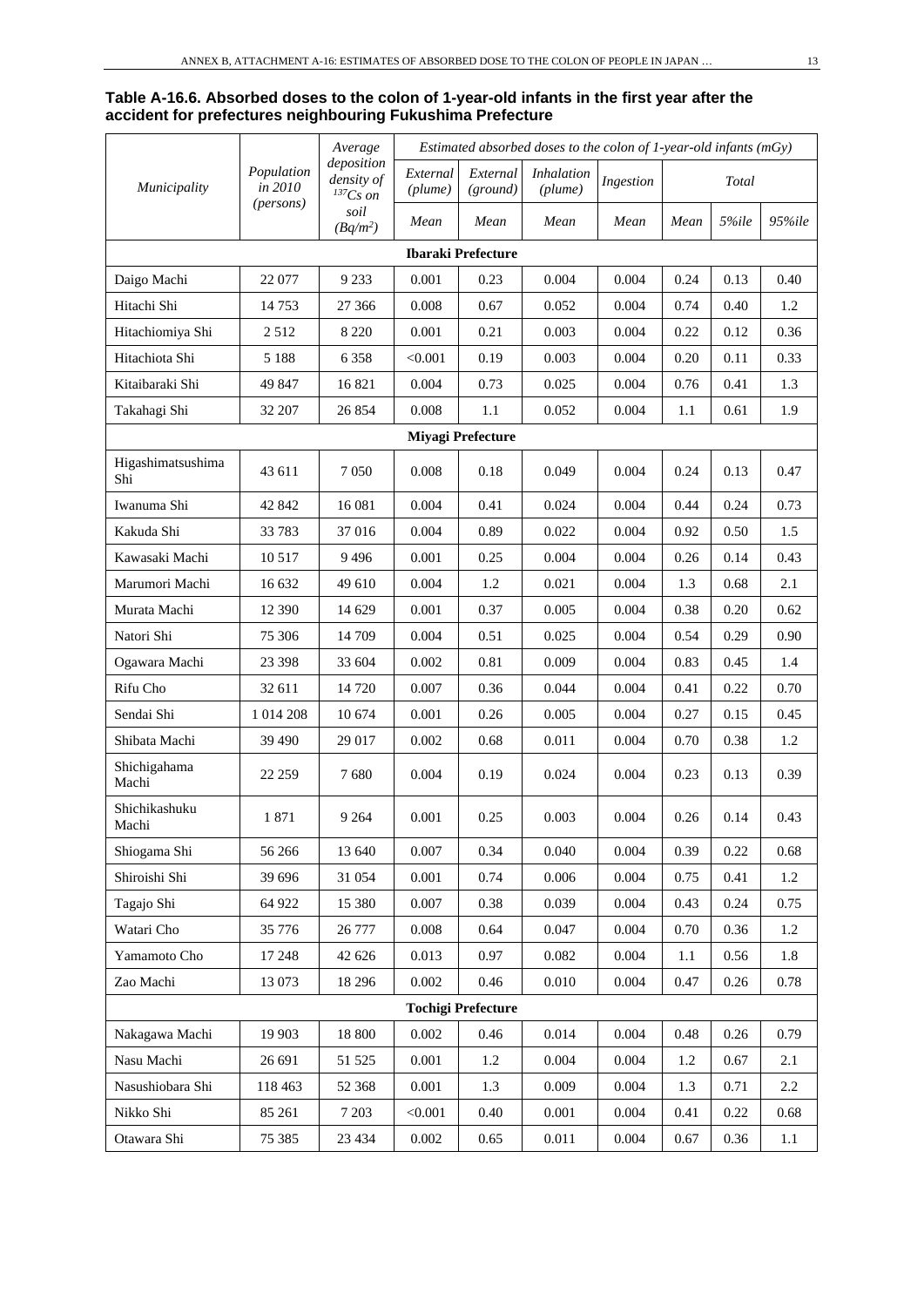|                            |                         | Average                                   |                     |                      | Estimated absorbed doses to the colon of 1-year-old infants $(mGy)$ |           |               |       |        |  |  |  |
|----------------------------|-------------------------|-------------------------------------------|---------------------|----------------------|---------------------------------------------------------------------|-----------|---------------|-------|--------|--|--|--|
| <i>Municipality</i>        | Population<br>in $2010$ | deposition<br>density of<br>$^{137}Cs$ on | External<br>(plume) | External<br>(ground) | <i>Inhalation</i><br>(plume)                                        | Ingestion |               | Total | 95%ile |  |  |  |
|                            | ( <i>persons</i> )      | soil<br>$(Bq/m^2)$                        | Mean                | Mean                 | Mean                                                                | Mean      | 5%ile<br>Mean |       |        |  |  |  |
| <b>Yamagata Prefecture</b> |                         |                                           |                     |                      |                                                                     |           |               |       |        |  |  |  |
| Kaminoyama Shi             | 36 118                  | 4 2 4 0                                   | < 0.001             | 0.14                 | 0.002                                                               | 0.004     | 0.14          | 0.079 | 0.24   |  |  |  |
| Nan-yo Shi                 | 35 110                  | 5 5 8 0                                   | < 0.001             | 0.12                 | 0.001                                                               | 0.004     | 0.13          | 0.069 | 0.21   |  |  |  |
| Takahata Machi             | 26 358                  | 4 5 4 0                                   | 0.001               | 0.11                 | 0.002                                                               | 0.004     | 0.12          | 0.064 | 0.19   |  |  |  |
| Yamagata Shi               | 257936                  | 5 8 8 0                                   | < 0.001             | 0.15                 | 0.001                                                               | 0.004     | 0.16          | 0.087 | 0.26   |  |  |  |
| Yonezawa Shi               | 92 876                  | 3434                                      | 0.001               | 0.13                 | 0.001                                                               | 0.004     | 0.14          | 0.075 | 0.22   |  |  |  |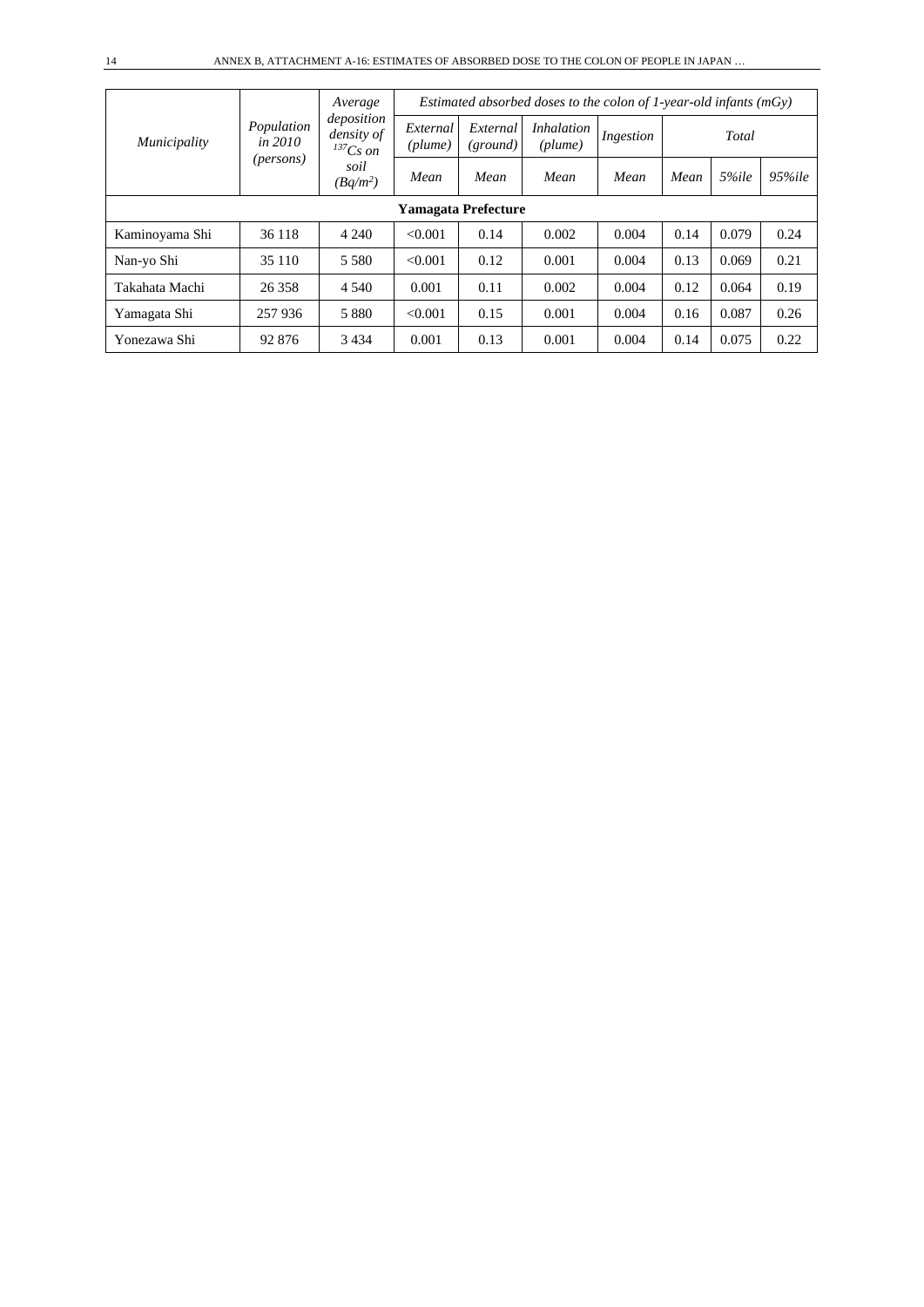## **Table A-16.7. Absorbed doses to the colon of adults in the first year after the accident for prefectures in Japan distant from Fukushima Prefecture**

|                         | Population           | Average soil                                     |                     |                      | Estimated absorbed doses to the colon of adults $(mGy)$ |           |       |
|-------------------------|----------------------|--------------------------------------------------|---------------------|----------------------|---------------------------------------------------------|-----------|-------|
| Prefecture              | in 2010<br>(persons) | deposition of<br>$^{137}Cs$ (Bq/m <sup>2</sup> ) | External<br>(plume) | External<br>(ground) | <i>Inhalation</i><br>(plume)                            | Ingestion | Total |
|                         |                      | <b>Remainder of Japan</b>                        |                     |                      |                                                         |           |       |
| Aichi Prefecture        | 7410719              | 9                                                | < 0.001             | < 0.001              | < 0.001                                                 | 0.004     | 0.004 |
| Akita Prefecture        | 1 085 997            | 175                                              | < 0.001             | 0.003                | < 0.001                                                 | 0.004     | 0.007 |
| Aomori Prefecture       | 1 373 339            | 67                                               | < 0.001             | 0.001                | < 0.001                                                 | 0.004     | 0.005 |
| Chiba Prefecture        | 6 216 289            | 20 931                                           | < 0.001             | 0.35                 | < 0.001                                                 | 0.004     | 0.35  |
| <b>Ehime Prefecture</b> | 1 431 493            | $\overline{7}$                                   | < 0.001             | < 0.001              | < 0.001                                                 | 0.004     | 0.004 |
| Fukui Prefecture        | 806 314              | 31                                               | < 0.001             | 0.001                | < 0.001                                                 | 0.004     | 0.005 |
| Fukuoka Prefecture      | 5 071 968            | $\mathbf{1}$                                     | < 0.001             | < 0.001              | < 0.001                                                 | 0.004     | 0.004 |
| Gifu Prefecture         | 2 080 773            | 16                                               | < 0.001             | < 0.001              | < 0.001                                                 | 0.004     | 0.004 |
| Gunma Prefecture        | 2 008 068            | 13 639                                           | < 0.001             | 0.23                 | < 0.001                                                 | 0.004     | 0.23  |
| Hiroshima Prefecture    | 2 860 750            | $\overline{4}$                                   | < 0.001             | < 0.001              | < 0.001                                                 | 0.004     | 0.004 |
| Hokkaido Prefecture     | 5 506 419            | 9                                                | < 0.001             | < 0.001              | < 0.001                                                 | 0.004     | 0.004 |
| Hyogo Prefecture        | 5 5 8 1 3 3          | $\,8\,$                                          | < 0.001             | < 0.001              | < 0.001                                                 | 0.004     | 0.004 |
| Ishikawa Prefecture     | 1 1 69 7 88          | 13                                               | < 0.001             | < 0.001              | < 0.001                                                 | 0.004     | 0.004 |
| <b>Iwate Prefecture</b> | 1 330 147            | 11 880                                           | < 0.001             | 0.20                 | < 0.001                                                 | 0.004     | 0.20  |
| Kagawa Prefecture       | 995 842              | 6                                                | < 0.001             | < 0.001              | < 0.001                                                 | 0.004     | 0.004 |
| Kagoshima Prefecture    | 1706242              | 1                                                | < 0.001             | < 0.001              | < 0.001                                                 | 0.004     | 0.004 |
| Kanagawa Prefecture     | 9 048 331            | 3857                                             | < 0.001             | 0.067                | < 0.001                                                 | 0.004     | 0.07  |
| Kochi Prefecture        | 764 456              | 36                                               | < 0.001             | 0.001                | < 0.001                                                 | 0.004     | 0.005 |
| Kumamoto Prefecture     | 1 817 426            | $\boldsymbol{0}$                                 | < 0.001             | < 0.001              | < 0.001                                                 | 0.004     | 0.004 |
| Kyoto Prefecture        | 2 636 092            | $\overline{7}$                                   | < 0.001             | < 0.001              | < 0.001                                                 | 0.004     | 0.004 |
| Mie Prefecture          | 1 854 724            | 27                                               | < 0.001             | 0.001                | < 0.001                                                 | 0.004     | 0.004 |
| Miyazaki Prefecture     | 1 135 233            | 6                                                | < 0.001             | < 0.001              | < 0.001                                                 | 0.004     | 0.004 |
| Nagano Prefecture       | 2 152 449            | 1 2 5 1                                          | < 0.001             | 0.023                | < 0.001                                                 | 0.004     | 0.027 |
| Nagasaki Prefecture     | 1 426 779            | $\sqrt{2}$                                       | < 0.001             | < 0.001              | < 0.001                                                 | 0.004     | 0.004 |
| Nara Prefecture         | 1 400 728            | $\tau$                                           | < 0.001             | < 0.001              | < 0.001                                                 | 0.004     | 0.004 |
| Niigata Prefecture      | 2 374 450            | 49                                               | < 0.001             | 0.001                | < 0.001                                                 | 0.004     | 0.005 |
| Oita Prefecture         | 1 196 529            | 1                                                | < 0.001             | < 0.001              | < 0.001                                                 | 0.004     | 0.004 |
| Okayama Prefecture      | 1 945 276            | $\overline{4}$                                   | < 0.001             | < 0.001              | < 0.001                                                 | 0.004     | 0.004 |
| Okinawa Prefecture      | 1 392 818            | $\overline{4}$                                   | < 0.001             | < 0.001              | < 0.001                                                 | 0.004     | 0.004 |
| Osaka Prefecture        | 8 8 6 5 2 4 5        | 9                                                | < 0.001             | < 0.001              | < 0.001                                                 | 0.004     | 0.004 |
| Saga Prefecture         | 849 788              | $\mathbf{1}$                                     | < 0.001             | < 0.001              | < 0.001                                                 | 0.004     | 0.004 |
| Saitama Prefecture      | 7 194 556            | 6 2 8 4                                          | < 0.001             | $0.11\,$             | < 0.001                                                 | 0.004     | 0.11  |
| Shiga Prefecture        | 1 410 777            | $\tau$                                           | < 0.001             | < 0.001              | < 0.001                                                 | 0.004     | 0.004 |
| Shimane Prefecture      | 717 397              | 6                                                | < 0.001             | < 0.001              | < 0.001                                                 | 0.004     | 0.004 |
| Shizuoka Prefecture     | 3 765 007            | 643                                              | < 0.001             | 0.012                | < 0.001                                                 | 0.004     | 0.016 |
| Tokushima Prefecture    | 785 491              | $\,8\,$                                          | < 0.001             | < 0.001              | < 0.001                                                 | 0.004     | 0.004 |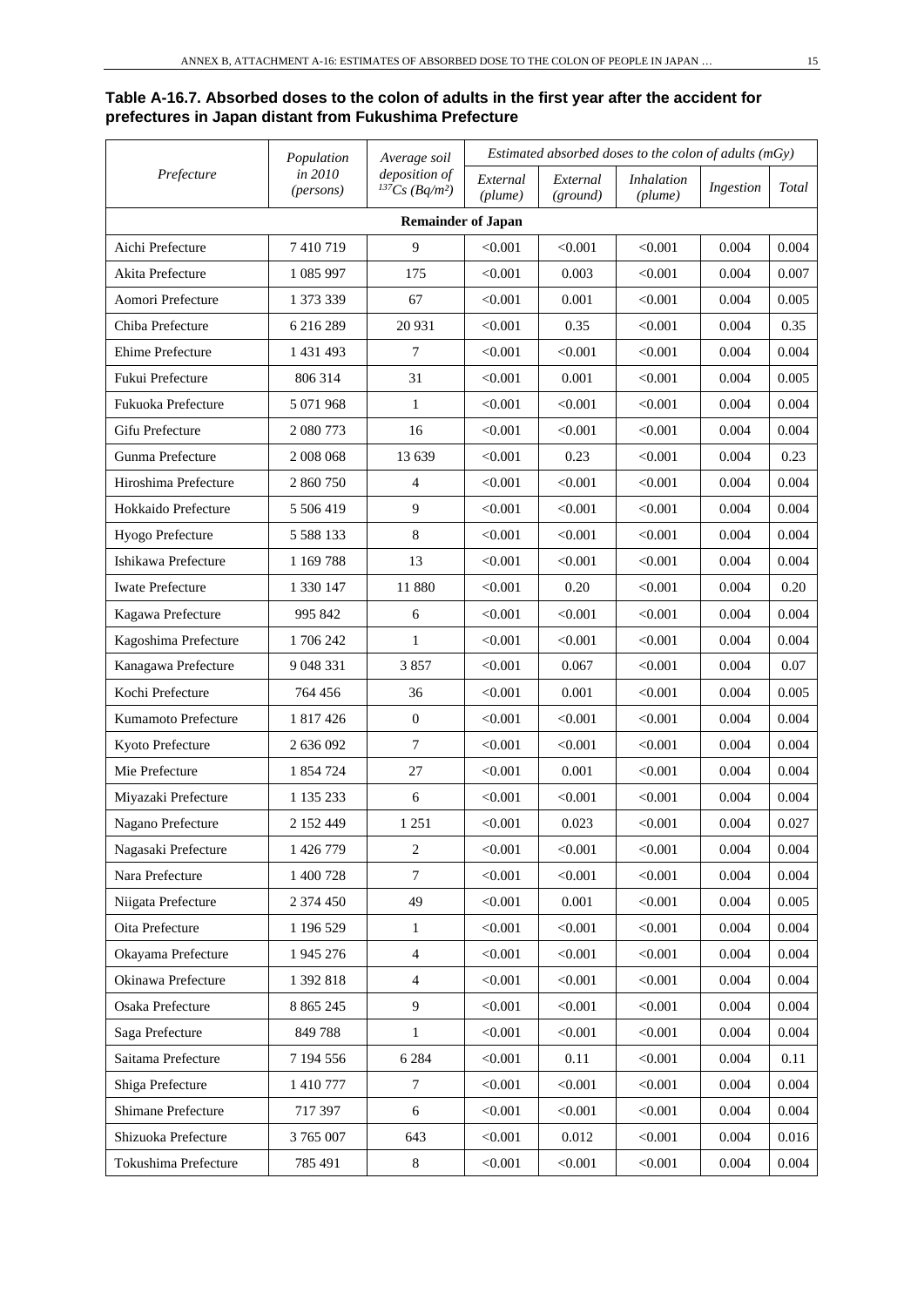| Prefecture                | Population                      | Average soil                                     |                     |                      | Estimated absorbed doses to the colon of adults $(mGv)$ |           |       |  |  |
|---------------------------|---------------------------------|--------------------------------------------------|---------------------|----------------------|---------------------------------------------------------|-----------|-------|--|--|
|                           | in $2010$<br>( <i>persons</i> ) | deposition of<br>$^{137}Cs$ (Bq/m <sup>2</sup> ) | External<br>(plume) | External<br>(ground) | <i>Inhalation</i><br>(plume)                            | Ingestion | Total |  |  |
| Tokyo                     | 13 159 388                      | 8499                                             | < 0.001             | 0.14                 | < 0.001                                                 | 0.004     | 0.15  |  |  |
| <b>Tottori Prefecture</b> | 588 667                         | 11                                               | < 0.001             | < 0.001              | < 0.001                                                 | 0.004     | 0.004 |  |  |
| Toyama Prefecture         | 1 093 247                       | 16                                               | < 0.001             | < 0.001              | < 0.001                                                 | 0.004     | 0.004 |  |  |
| Wakayama Prefecture       | 1 002 198                       | 10                                               | < 0.001             | < 0.001              | < 0.001                                                 | 0.004     | 0.004 |  |  |
| Yamaguchi Prefecture      | 1451338                         | 3                                                | < 0.001             | < 0.001              | < 0.001                                                 | 0.004     | 0.004 |  |  |
| Yamanashi Prefecture      | 863 075                         | 208                                              | < 0.001             | 0.004                | < 0.001                                                 | 0.004     | 0.008 |  |  |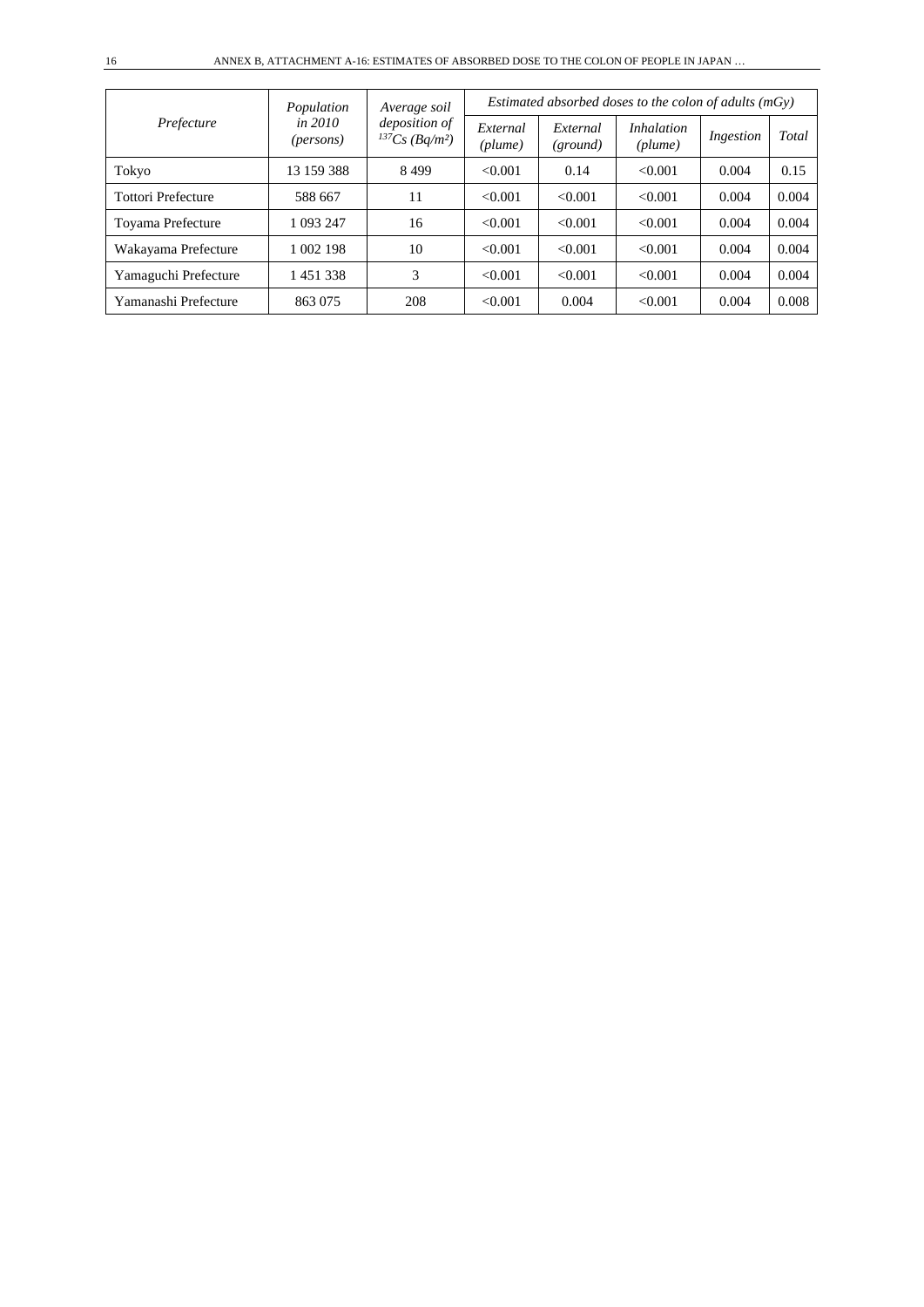## **Table A-16.8. Absorbed doses to the colon of 10-year-old children in the first year after the accident for prefectures in Japan distant from Fukushima Prefecture**

| Prefecture              | Population           | Average soil<br>deposition of<br>${}^{137}Cs$ (Bq/m <sup>2</sup> ) | Estimated absorbed doses to the colon of 10-year-old<br>children(mGy) |                      |                              |           |       |
|-------------------------|----------------------|--------------------------------------------------------------------|-----------------------------------------------------------------------|----------------------|------------------------------|-----------|-------|
|                         | in 2010<br>(persons) |                                                                    | External<br>(plume)                                                   | External<br>(ground) | <i>Inhalation</i><br>(plume) | Ingestion | Total |
|                         |                      | <b>Remainder of Japan</b>                                          |                                                                       |                      |                              |           |       |
| Aichi Prefecture        | 7410719              | 9                                                                  | < 0.001                                                               | < 0.001              | < 0.001                      | 0.003     | 0.003 |
| Akita Prefecture        | 1 085 997            | 175                                                                | < 0.001                                                               | 0.004                | < 0.001                      | 0.003     | 0.007 |
| Aomori Prefecture       | 1 373 339            | 67                                                                 | < 0.001                                                               | 0.002                | < 0.001                      | 0.003     | 0.005 |
| Chiba Prefecture        | 6 216 289            | 20 931                                                             | < 0.001                                                               | 0.44                 | < 0.001                      | 0.003     | 0.44  |
| Ehime Prefecture        | 1 431 493            | 7                                                                  | < 0.001                                                               | < 0.001              | < 0.001                      | 0.003     | 0.003 |
| Fukui Prefecture        | 806 314              | 31                                                                 | < 0.001                                                               | 0.001                | < 0.001                      | 0.003     | 0.004 |
| Fukuoka Prefecture      | 5 071 968            | 1                                                                  | < 0.001                                                               | < 0.001              | < 0.001                      | 0.003     | 0.003 |
| Gifu Prefecture         | 2 080 773            | 16                                                                 | < 0.001                                                               | < 0.001              | < 0.001                      | 0.003     | 0.003 |
| Gunma Prefecture        | 2008068              | 13 639                                                             | < 0.001                                                               | 0.29                 | < 0.001                      | 0.003     | 0.29  |
| Hiroshima Prefecture    | 2 860 750            | $\overline{4}$                                                     | < 0.001                                                               | < 0.001              | < 0.001                      | 0.003     | 0.003 |
| Hokkaido Prefecture     | 5 506 419            | 9                                                                  | < 0.001                                                               | < 0.001              | < 0.001                      | 0.003     | 0.003 |
| Hyogo Prefecture        | 5 5 8 8 1 3 3        | 8                                                                  | < 0.001                                                               | < 0.001              | < 0.001                      | 0.003     | 0.003 |
| Ishikawa Prefecture     | 1 169 788            | 13                                                                 | < 0.001                                                               | < 0.001              | < 0.001                      | 0.003     | 0.003 |
| <b>Iwate Prefecture</b> | 1 330 147            | 11 880                                                             | < 0.001                                                               | 0.25                 | < 0.001                      | 0.003     | 0.25  |
| Kagawa Prefecture       | 995 842              | 6                                                                  | < 0.001                                                               | < 0.001              | < 0.001                      | 0.003     | 0.003 |
| Kagoshima Prefecture    | 1 706 242            | 1                                                                  | < 0.001                                                               | < 0.001              | < 0.001                      | 0.003     | 0.003 |
| Kanagawa Prefecture     | 9 048 331            | 3857                                                               | < 0.001                                                               | 0.085                | < 0.001                      | 0.003     | 0.088 |
| Kochi Prefecture        | 764 456              | 36                                                                 | < 0.001                                                               | 0.001                | < 0.001                      | 0.003     | 0.004 |
| Kumamoto Prefecture     | 1 817 426            | $\boldsymbol{0}$                                                   | < 0.001                                                               | < 0.001              | < 0.001                      | 0.003     | 0.003 |
| Kyoto Prefecture        | 2 636 092            | $\overline{7}$                                                     | < 0.001                                                               | < 0.001              | < 0.001                      | 0.003     | 0.003 |
| Mie Prefecture          | 1 854 724            | 27                                                                 | < 0.001                                                               | 0.001                | < 0.001                      | 0.003     | 0.004 |
| Miyazaki Prefecture     | 1 135 233            | 6                                                                  | < 0.001                                                               | < 0.001              | < 0.001                      | 0.003     | 0.003 |
| Nagano Prefecture       | 2 152 449            | 1 2 5 1                                                            | < 0.001                                                               | 0.029                | < 0.001                      | 0.003     | 0.032 |
| Nagasaki Prefecture     | 1 426 779            | $\mathbf{2}$                                                       | < 0.001                                                               | < 0.001              | < 0.001                      | 0.003     | 0.003 |
| Nara Prefecture         | 1 400 728            | $\tau$                                                             | < 0.001                                                               | < 0.001              | < 0.001                      | 0.003     | 0.003 |
| Niigata Prefecture      | 2 374 450            | 49                                                                 | < 0.001                                                               | 0.001                | < 0.001                      | 0.003     | 0.004 |
| Oita Prefecture         | 1 196 529            | 1                                                                  | < 0.001                                                               | < 0.001              | < 0.001                      | 0.003     | 0.003 |
| Okayama Prefecture      | 1 945 276            | $\overline{4}$                                                     | < 0.001                                                               | < 0.001              | < 0.001                      | 0.003     | 0.003 |
| Okinawa Prefecture      | 1 392 818            | $\overline{4}$                                                     | < 0.001                                                               | < 0.001              | < 0.001                      | 0.003     | 0.003 |
| Osaka Prefecture        | 8 8 6 5 2 4 5        | $\overline{9}$                                                     | < 0.001                                                               | < 0.001              | < 0.001                      | 0.003     | 0.003 |
| Saga Prefecture         | 849 788              | $\mathbf{1}$                                                       | < 0.001                                                               | < 0.001              | < 0.001                      | 0.003     | 0.003 |
| Saitama Prefecture      | 7 194 556            | 6 2 8 4                                                            | < 0.001                                                               | 0.14                 | < 0.001                      | 0.003     | 0.14  |
| Shiga Prefecture        | 1 410 777            | 7                                                                  | < 0.001                                                               | < 0.001              | < 0.001                      | 0.003     | 0.003 |
| Shimane Prefecture      | 717 397              | $6\,$                                                              | < 0.001                                                               | < 0.001              | < 0.001                      | 0.003     | 0.003 |
| Shizuoka Prefecture     | 3 765 007            | 643                                                                | < 0.001                                                               | 0.015                | < 0.001                      | 0.003     | 0.018 |
| Tokushima Prefecture    | 785 491              | $\,8\,$                                                            | < 0.001                                                               | < 0.001              | < 0.001                      | 0.003     | 0.003 |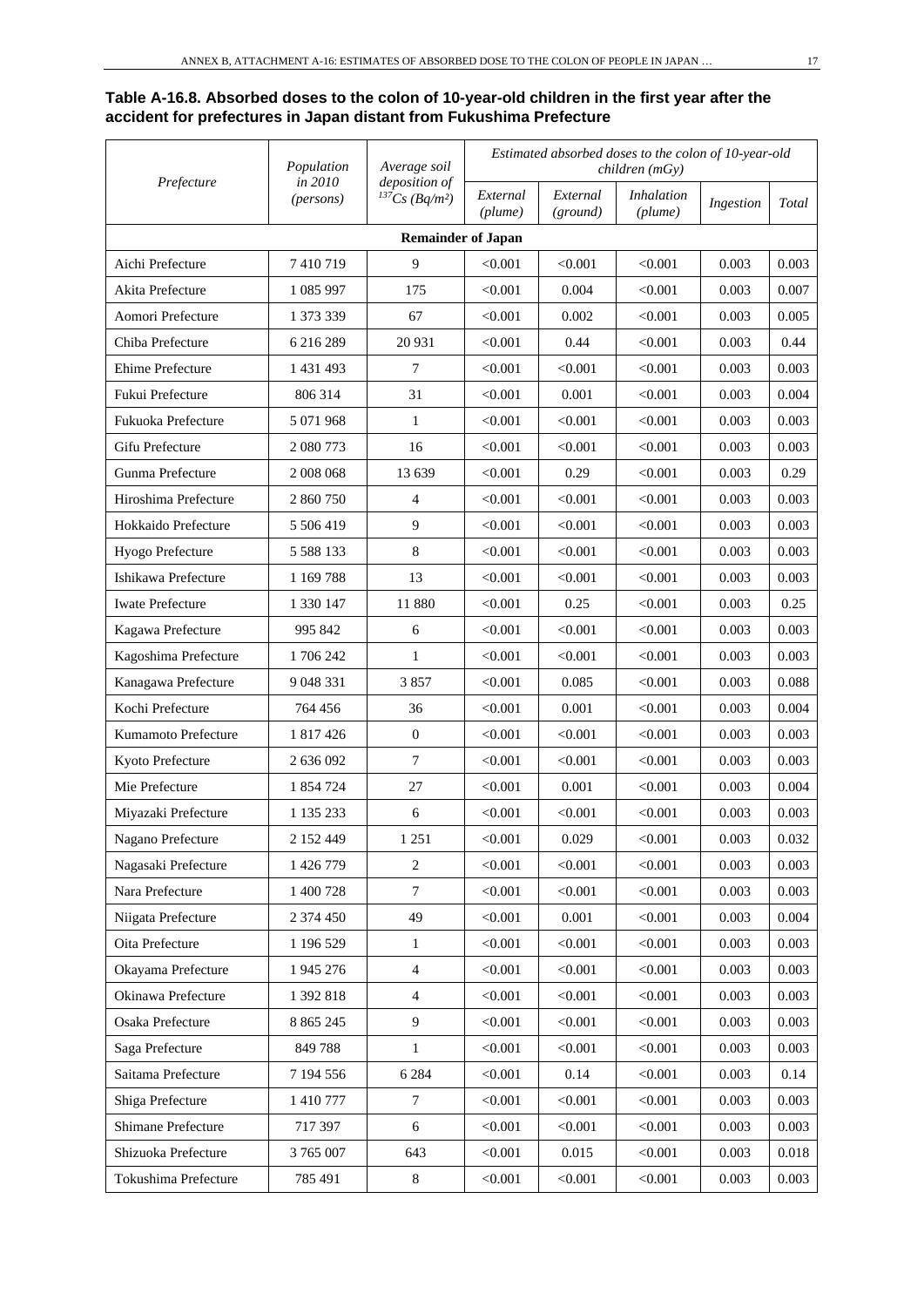| Prefecture                | Population<br>in 2010 | Average soil<br><i>deposition</i> of |                     |                      | children(mGy)                | Estimated absorbed doses to the colon of 10-year-old |       |
|---------------------------|-----------------------|--------------------------------------|---------------------|----------------------|------------------------------|------------------------------------------------------|-------|
|                           | ( <i>persons</i> )    | $^{137}Cs$ (Bq/m <sup>2</sup> )      | External<br>(plume) | External<br>(ground) | <i>Inhalation</i><br>(plume) | Ingestion                                            | Total |
| Tokyo                     | 13 159 388            | 8499                                 | < 0.001             | 0.18                 | < 0.001                      | 0.003                                                | 0.19  |
| <b>Tottori Prefecture</b> | 588 667               | 11                                   | < 0.001             | < 0.001              | < 0.001                      | 0.003                                                | 0.003 |
| Toyama Prefecture         | 1 093 247             | 16                                   | < 0.001             | < 0.001              | < 0.001                      | 0.003                                                | 0.003 |
| Wakayama Prefecture       | 1 002 198             | 10                                   | < 0.001             | < 0.001              | < 0.001                      | 0.003                                                | 0.003 |
| Yamaguchi Prefecture      | 1451338               | 3                                    | < 0.001             | < 0.001              | < 0.001                      | 0.003                                                | 0.003 |
| Yamanashi Prefecture      | 863 075               | 208                                  | < 0.001             | 0.005                | < 0.001                      | 0.003                                                | 0.008 |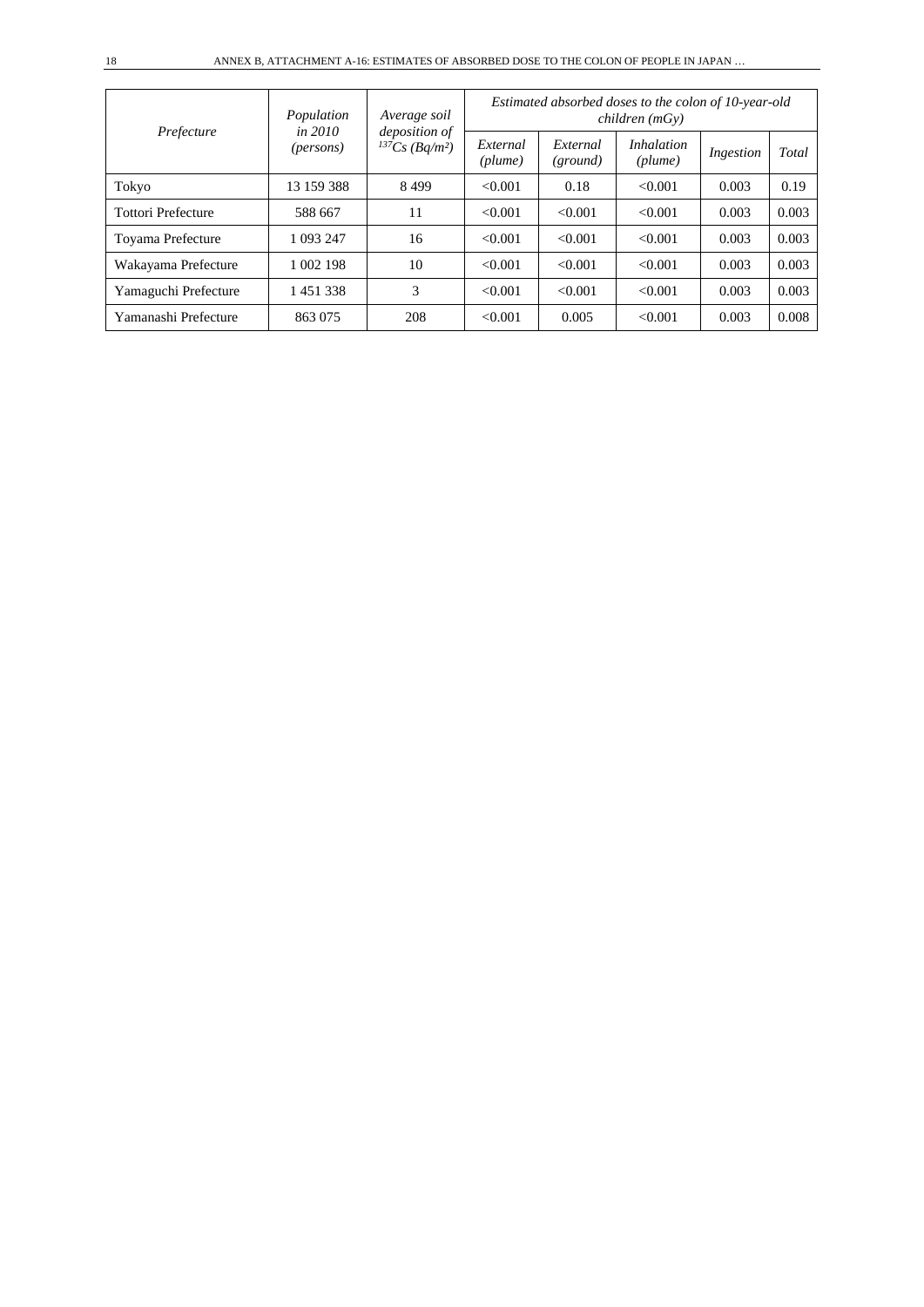## **Table A-16.9. Absorbed doses to the colon of 1-year-old infants in the first year after the accident for prefectures in Japan distant from Fukushima Prefecture**

|                         | Population           | Average soil<br>deposition of     | Estimated absorbed doses to the colon of 1-year-old infants<br>(mGy) |                      |                              |           |       |
|-------------------------|----------------------|-----------------------------------|----------------------------------------------------------------------|----------------------|------------------------------|-----------|-------|
| Prefecture              | in 2010<br>(persons) | ${}^{137}Cs$ (Bq/m <sup>2</sup> ) | External<br>(plume)                                                  | External<br>(ground) | <i>Inhalation</i><br>(plume) | Ingestion | Total |
|                         |                      | <b>Remainder of Japan</b>         |                                                                      |                      |                              |           |       |
| Aichi Prefecture        | 7410719              | 9                                 | < 0.001                                                              | < 0.001              | < 0.001                      | 0.002     | 0.003 |
| Akita Prefecture        | 1 085 997            | 175                               | < 0.001                                                              | 0.005                | < 0.001                      | 0.002     | 0.007 |
| Aomori Prefecture       | 1 373 339            | 67                                | < 0.001                                                              | 0.002                | < 0.001                      | 0.002     | 0.004 |
| Chiba Prefecture        | 6 216 289            | 20 931                            | < 0.001                                                              | 0.51                 | < 0.001                      | 0.002     | 0.51  |
| Ehime Prefecture        | 1 431 493            | $\overline{7}$                    | < 0.001                                                              | < 0.001              | < 0.001                      | 0.002     | 0.002 |
| Fukui Prefecture        | 806 314              | 31                                | < 0.001                                                              | 0.001                | < 0.001                      | 0.002     | 0.003 |
| Fukuoka Prefecture      | 5 071 968            | $\mathbf{1}$                      | < 0.001                                                              | < 0.001              | < 0.001                      | 0.002     | 0.002 |
| Gifu Prefecture         | 2 080 773            | 16                                | < 0.001                                                              | 0.001                | < 0.001                      | 0.002     | 0.003 |
| Gunma Prefecture        | 2 008 068            | 13 639                            | < 0.001                                                              | 0.33                 | < 0.001                      | 0.002     | 0.34  |
| Hiroshima Prefecture    | 2 860 750            | $\overline{4}$                    | < 0.001                                                              | < 0.001              | < 0.001                      | 0.002     | 0.002 |
| Hokkaido Prefecture     | 5 506 419            | 9                                 | < 0.001                                                              | < 0.001              | < 0.001                      | 0.002     | 0.003 |
| Hyogo Prefecture        | 5 5 8 1 3 3          | 8                                 | < 0.001                                                              | < 0.001              | < 0.001                      | 0.002     | 0.003 |
| Ishikawa Prefecture     | 1 1 69 7 88          | 13                                | < 0.001                                                              | < 0.001              | < 0.001                      | 0.002     | 0.003 |
| <b>Iwate Prefecture</b> | 1 330 147            | 11 880                            | < 0.001                                                              | 0.29                 | < 0.001                      | 0.002     | 0.29  |
| Kagawa Prefecture       | 995 842              | 6                                 | < 0.001                                                              | < 0.001              | < 0.001                      | 0.002     | 0.002 |
| Kagoshima Prefecture    | 1706242              | 1                                 | < 0.001                                                              | < 0.001              | < 0.001                      | 0.002     | 0.002 |
| Kanagawa Prefecture     | 9 048 331            | 3857                              | < 0.001                                                              | 0.098                | < 0.001                      | 0.002     | 0.10  |
| Kochi Prefecture        | 764 456              | 36                                | < 0.001                                                              | 0.001                | < 0.001                      | 0.002     | 0.003 |
| Kumamoto Prefecture     | 1 817 426            | $\boldsymbol{0}$                  | < 0.001                                                              | < 0.001              | < 0.001                      | 0.002     | 0.002 |
| Kyoto Prefecture        | 2 636 092            | $\overline{7}$                    | < 0.001                                                              | < 0.001              | < 0.001                      | 0.002     | 0.002 |
| Mie Prefecture          | 1 854 724            | 27                                | < 0.001                                                              | 0.001                | < 0.001                      | 0.002     | 0.003 |
| Miyazaki Prefecture     | 1 135 233            | 6                                 | < 0.001                                                              | < 0.001              | < 0.001                      | 0.002     | 0.002 |
| Nagano Prefecture       | 2 152 449            | 1 251                             | < 0.001                                                              | 0.033                | < 0.001                      | 0.002     | 0.035 |
| Nagasaki Prefecture     | 1 426 779            | $\sqrt{2}$                        | < 0.001                                                              | < 0.001              | < 0.001                      | 0.002     | 0.002 |
| Nara Prefecture         | 1 400 728            | $\tau$                            | < 0.001                                                              | < 0.001              | < 0.001                      | 0.002     | 0.002 |
| Niigata Prefecture      | 2 374 450            | 49                                | < 0.001                                                              | 0.001                | < 0.001                      | 0.002     | 0.004 |
| Oita Prefecture         | 1 196 529            | 1                                 | < 0.001                                                              | < 0.001              | < 0.001                      | 0.002     | 0.002 |
| Okayama Prefecture      | 1 945 276            | $\overline{4}$                    | < 0.001                                                              | < 0.001              | < 0.001                      | 0.002     | 0.002 |
| Okinawa Prefecture      | 1 392 818            | $\overline{4}$                    | < 0.001                                                              | < 0.001              | < 0.001                      | 0.002     | 0.002 |
| Osaka Prefecture        | 8 8 6 5 2 4 5        | $\overline{9}$                    | < 0.001                                                              | < 0.001              | < 0.001                      | 0.002     | 0.003 |
| Saga Prefecture         | 849788               | $\mathbf{1}$                      | < 0.001                                                              | < 0.001              | < 0.001                      | 0.002     | 0.002 |
| Saitama Prefecture      | 7 194 556            | 6 2 8 4                           | < 0.001                                                              | 0.16                 | < 0.001                      | 0.002     | 0.16  |
| Shiga Prefecture        | 1 410 777            | $\overline{7}$                    | < 0.001                                                              | < 0.001              | < 0.001                      | 0.002     | 0.002 |
| Shimane Prefecture      | 717 397              | 6                                 | < 0.001                                                              | < 0.001              | < 0.001                      | 0.002     | 0.002 |
| Shizuoka Prefecture     | 3 765 007            | 643                               | < 0.001                                                              | 0.018                | < 0.001                      | 0.002     | 0.020 |
| Tokushima Prefecture    | 785 491              | $\,8\,$                           | < 0.001                                                              | < 0.001              | < 0.001                      | 0.002     | 0.003 |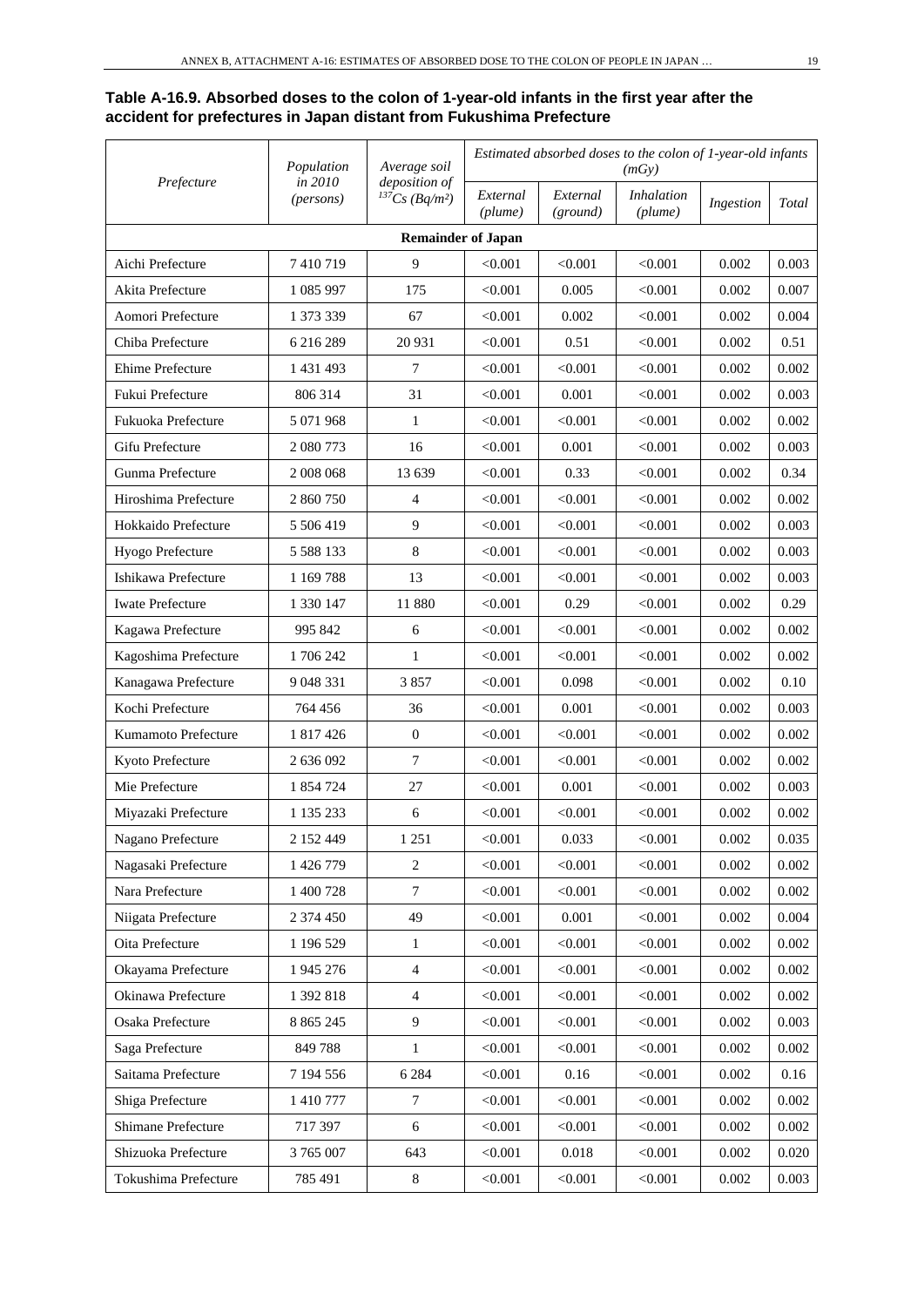| Prefecture                | Population<br>in 2010 | Average soil                    | <i>deposition</i> of |                      | Estimated absorbed doses to the colon of 1-year-old infants<br>(mGv) |           |       |  |
|---------------------------|-----------------------|---------------------------------|----------------------|----------------------|----------------------------------------------------------------------|-----------|-------|--|
|                           | ( <i>persons</i> )    | $^{137}Cs$ (Bq/m <sup>2</sup> ) | External<br>(plume)  | External<br>(ground) | <i>Inhalation</i><br>$(\textit{plume})$                              | Ingestion | Total |  |
| Tokyo                     | 13 159 388            | 8499                            | < 0.001              | 0.21                 | < 0.001                                                              | 0.002     | 0.21  |  |
| <b>Tottori Prefecture</b> | 588 667               | 11                              | < 0.001              | < 0.001              | < 0.001                                                              | 0.002     | 0.003 |  |
| Toyama Prefecture         | 1 093 247             | 16                              | < 0.001              | 0.001                | < 0.001                                                              | 0.002     | 0.003 |  |
| Wakayama Prefecture       | 1 002 198             | 10                              | < 0.001              | < 0.001              | < 0.001                                                              | 0.002     | 0.003 |  |
| Yamaguchi Prefecture      | 1451338               | 3                               | < 0.001              | < 0.001              | < 0.001                                                              | 0.002     | 0.002 |  |
| Yamanashi Prefecture      | 863 075               | 208                             | < 0.001              | 0.006                | < 0.001                                                              | 0.002     | 0.008 |  |